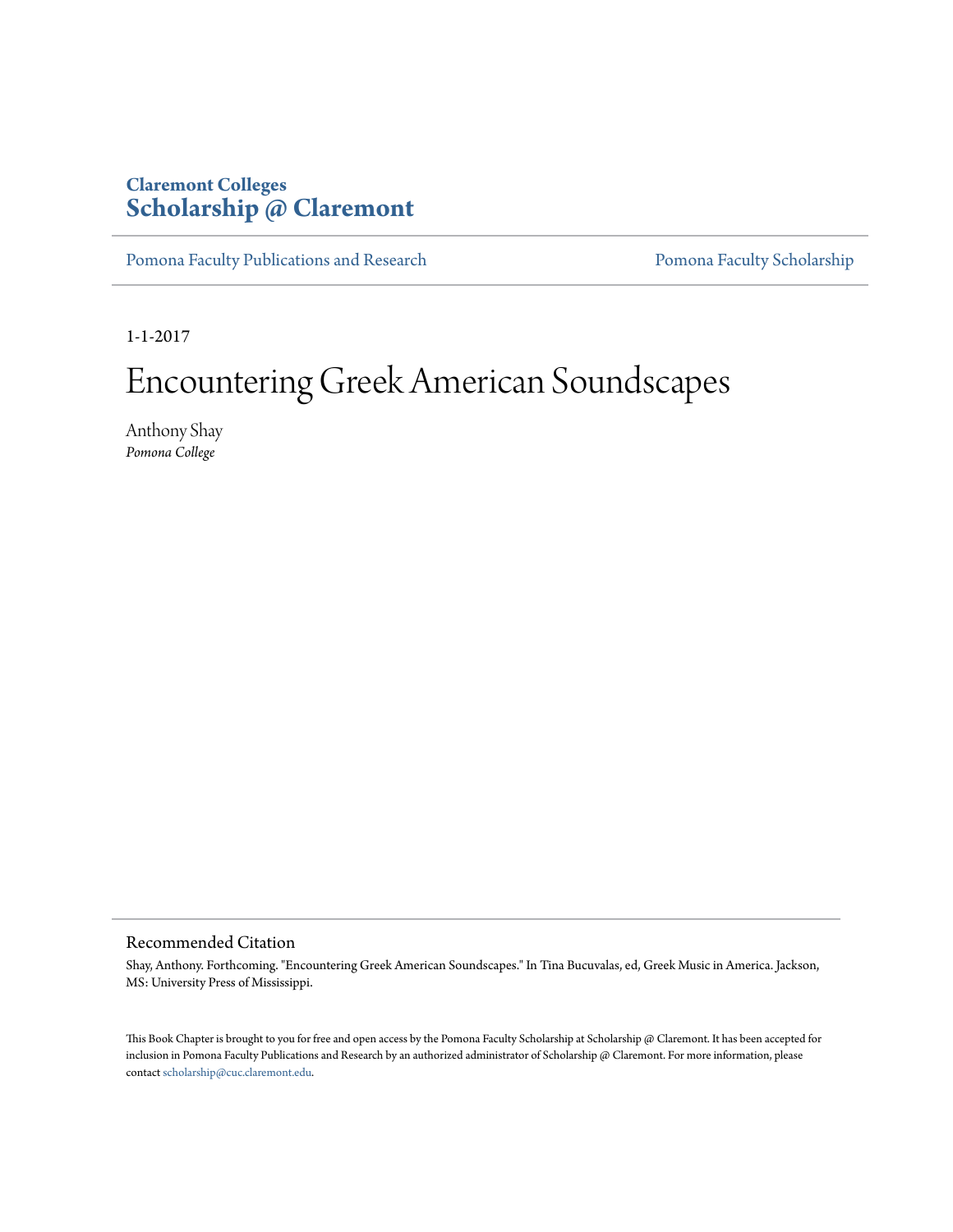### **Encountering Greek American Soundscapes**

#### **Anthony Shay**

For this chapter I will look at Greek American music making through the eyes of a non-Greek, my younger self, who enjoyed and sought out this musical tradition for over fifty years, primarily as a folk dance enthusiast. For the international recreational dancer of the 1950s, 1960s and 1970s, Greek music has rich melodic lines and many different rhythmic patterns (5/8; 7/8; 9/8, etc.) that attracted many individuals of Anglo American background like me to learn these dances, especially in the 1950s, 1960s, and 1970s when recreational and performance folk dance constituted a major leisure-time activity for hundreds of thousands of mainstream Americans who had no ethnic roots, but longed for the warmth and conviviality to be found in Greek dance events. (Shay 2008) Another attraction for the dancer, especially in certain Greek American events like church-sponsored festivals and in the *taverna*, the Greek equivalent of a night club, is that conviviality rules and as such the music and dance is accompanied by delicious food, drink, engaging lighthearted conversation, compelling music, and appealing dances—a far cry from the bland American popular music and food with which I grew up. (See Shay 2002)

When searching for where Greek Americans and, to a lesser extent non-Greeks, encounter Greek music in America, one must look first into the contexts in which Greeks listened to music, sang, played musical instruments, and danced in the home country, and then to look at patterns of Greek immigration into the United States. These two factors determine the types of music one can encounter in the several different contexts in the new country, who is playing or singing each of the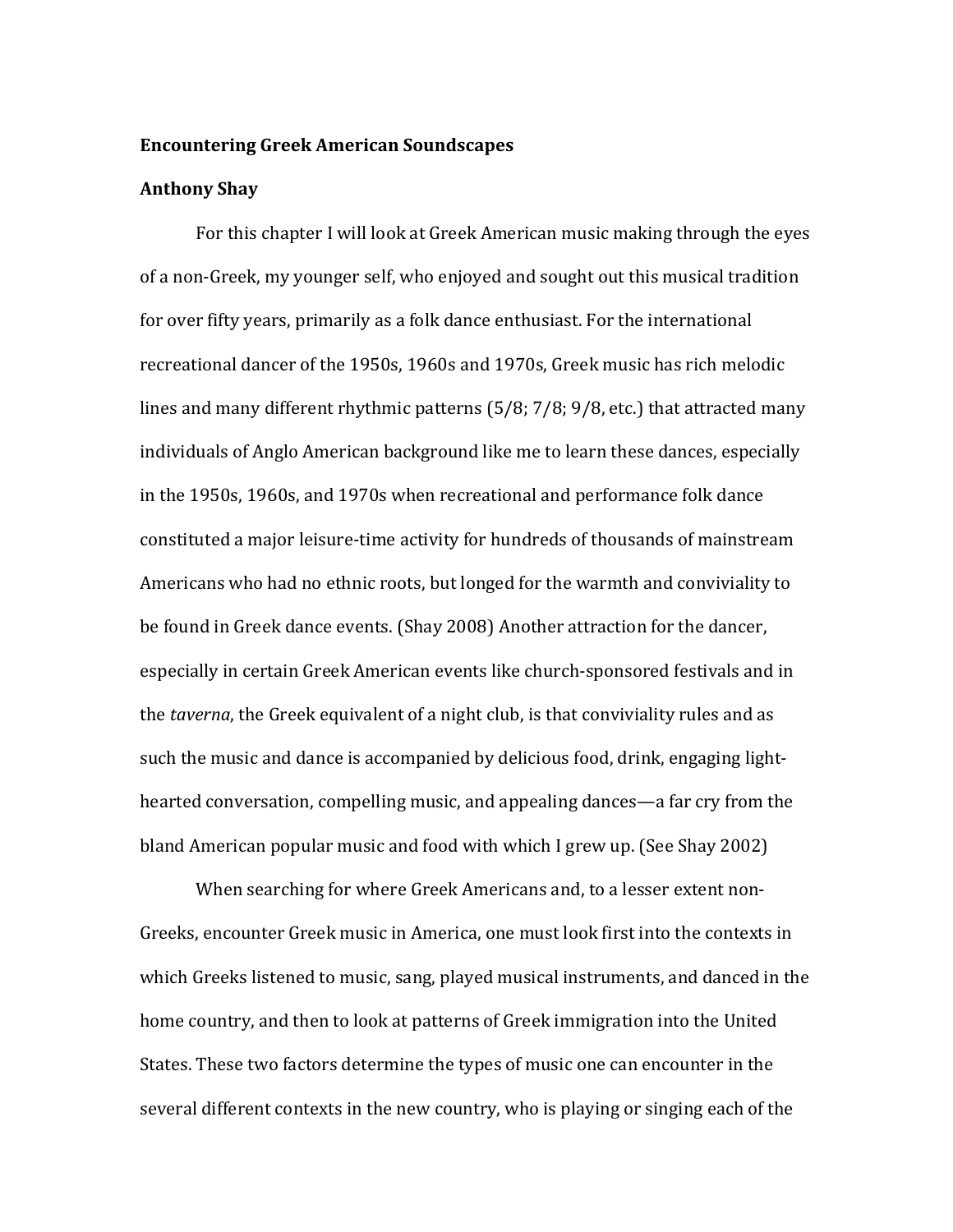musical genres and the attitudes that people have toward them, and, finally, who is forming the audience in each context. Much of this changed over time, and yet, some musical and dance practices remained the same and many individuals derive comfort from the familiar performance genres and locales.

When people leave their homes for an unknown and an unfamiliar destination, for many of the immigrant populations, especially in the beginning of their arrival to the new land, there exists a great need to surround themselves with the familiar, and this was true for the Greeks who came to America, a place that could turn hostile to early immigrants. (See Shay 2006, 94-95) This is especially true for the many genres of music and dance because of their potential for nostalgic connections with the homeland, and which can bring fond memories of the life in the old country, because they are generally associated with happy occasions that broke up the ceaseless toil that characterized Greek village life, and, thus, music and dance can bring comfort and solace in a new environment in special way tied to warm memories. For later generations, music and dance provided, and continues to provide a means of constructing their identity as Greek Americans, and that continues even today in the context of formal folk dance contexts, as I will describe later.

#### **Music in Greece**

There exists in Greece three basic types of music: church music of Byzantine origin, two large types of folk music: mainland and island, and urban music, which was largely developed by the sophisticated Greek population of Athens, Piraeus, Izmir (Smyrna) and Istanbul. Two strains of immigrants brought this music both to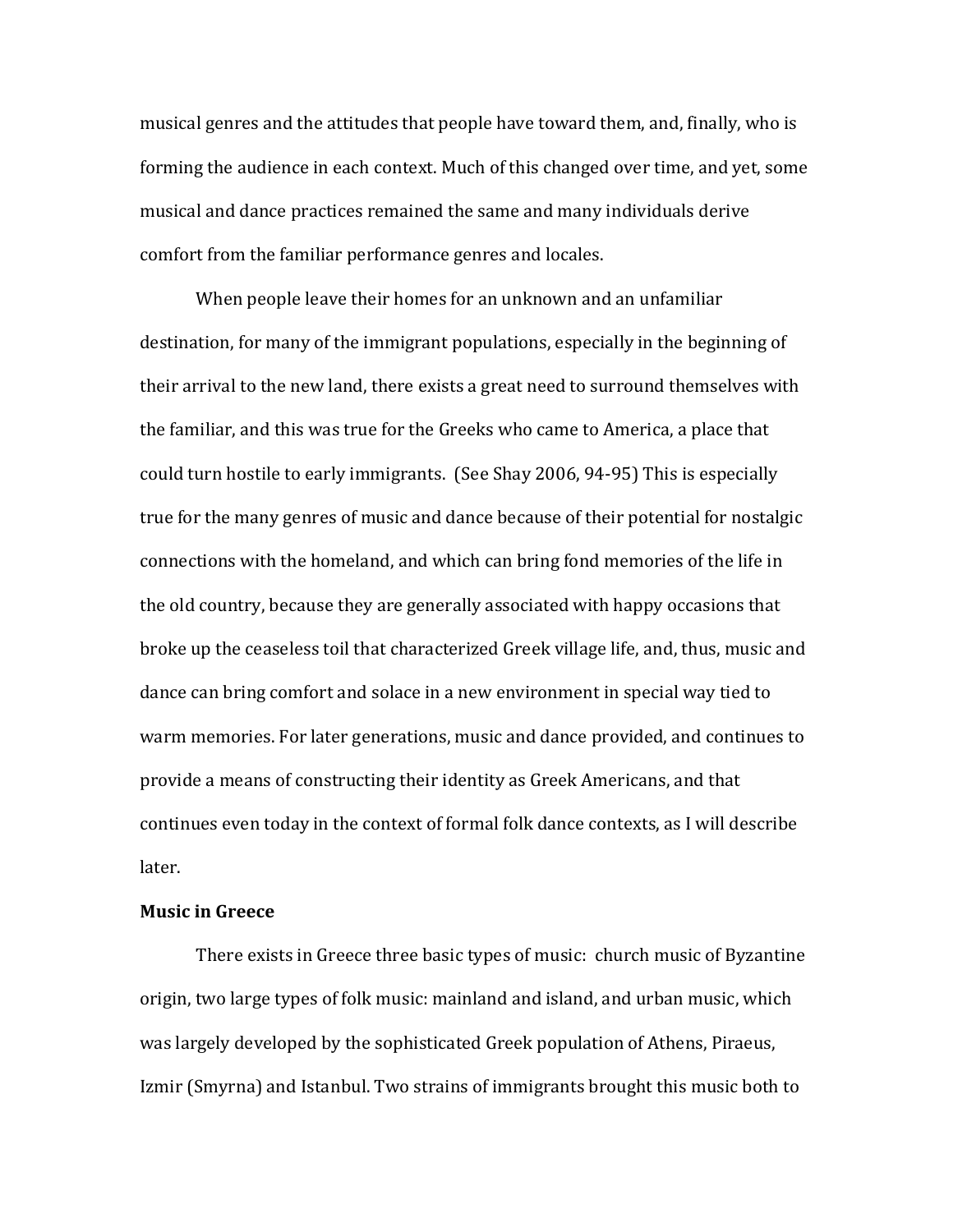Greece after the population exchanges between Greece and Turkey in 1922-23, while some musicians from those locations bypassed Greece, where work was scarce, and came directly to the United States.

#### **Greek Church Music**

Most Greeks and Greek Americans hear Byzantine ecclesiastical music for masses, and for special ceremonies like marriages throughout their lives. This musical genre is exclusively vocal. Unlike the Latin church, Greek Orthodox musical practice never included instrumental music. This is true both in Greece and in America where I first heard this enchanting music echoing in the large Saint Sophia cathedral in central Los Angeles in the early 1950s while attending a mass with my friend Efstathios Gourgouris. That music is beyond the scope of this chapter, but it certainly is an important part of the Greek American soundscape, as it is in Greece. **Greek Folk Music**

As I have noted elsewhere (2006), immigration patterns for many ethnic and national groups determines which musical genres are brought to the New World. Typically, most Greek immigrants in the beginning of the heaviest period of Greek immigration were men, sometimes 90 – 95% of Greek immigrants. (Hecker and Fenton 1978; Jones 1990) Many of them came to make enough money to buy land and then return home to Greece to marry and raise a family. Frequently, individual immigrants, or, later families, would arrive from different villages. This meant that most of the music that was regionally or locally specific would no longer be performed in the New World because the individuals would have no one to dance with, to sing with, or find instrumentalists who knew the regional or local repertoire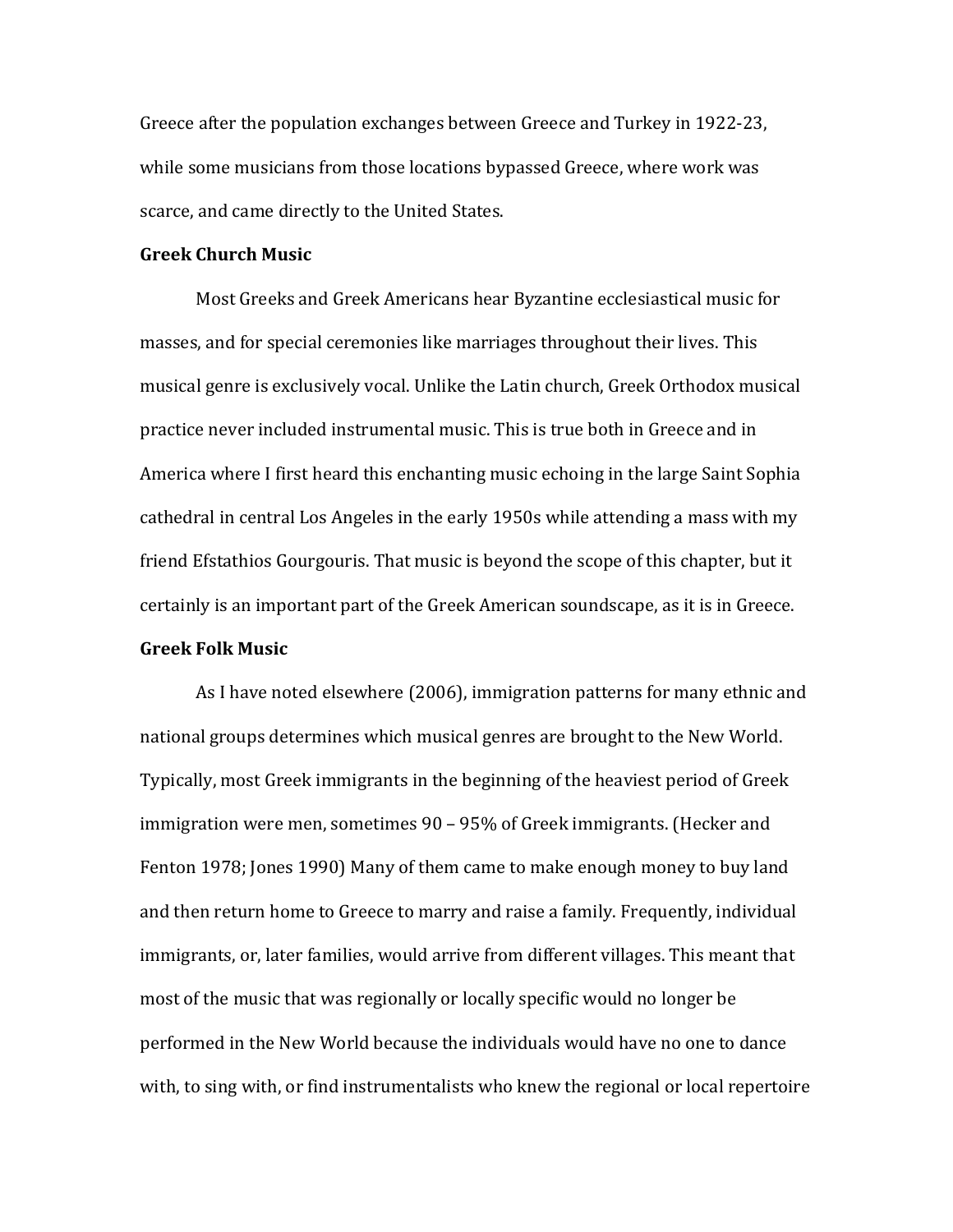with which they were familiar. A sufficient number of Cretans and Cypriots came to certain urban locations in America and Canada and were exceptions to the above statement in that they continued to practice dances from those two locations in some cities in the New World where they founded lodges and clubs.

In Greek villages prior to World War II, when roads were few and poor, many communities lived in extreme isolation. "Before extensive road-building programs after World War II, treacherous, mountainous terrain on the mainland separated regions and often nearby villages. Unpredictable seas isolated Greece's fourteen hundred islands." (Cowan 2000, 2007). This isolation resulted in the creation of more than 80 specific regional music and dance styles throughout the islands and mainland of Greece, the number provided by Alkis Raftis, the President of the Dora Stratou Greek Folk Dances Theatre. (1998, 296). In these regions local musicians, either Greeks or Roma played for the *panigyria*, the local festivals, weddings, or for market days. They played a variety of local instruments, the most popular and widespread are described by Alkis Raftis (1987) and Cowan (2000). **1** (See Cowan 2000 for the musical varieties, and Petrides (1975a and c) and Holden and Vouras (1965) for the many types of regional folk dances of the Greek mainland and islands with instructions for how to perform them)

The multitude of music and dance styles found in these 80 regions, was, for the most part, with the exceptions noted above, not brought to the United States and Canada because the individuals who performed them were often single individuals or families who were often the only persons from that specific region. Instead, once they reached the United States, they learned the four or five dances that the majority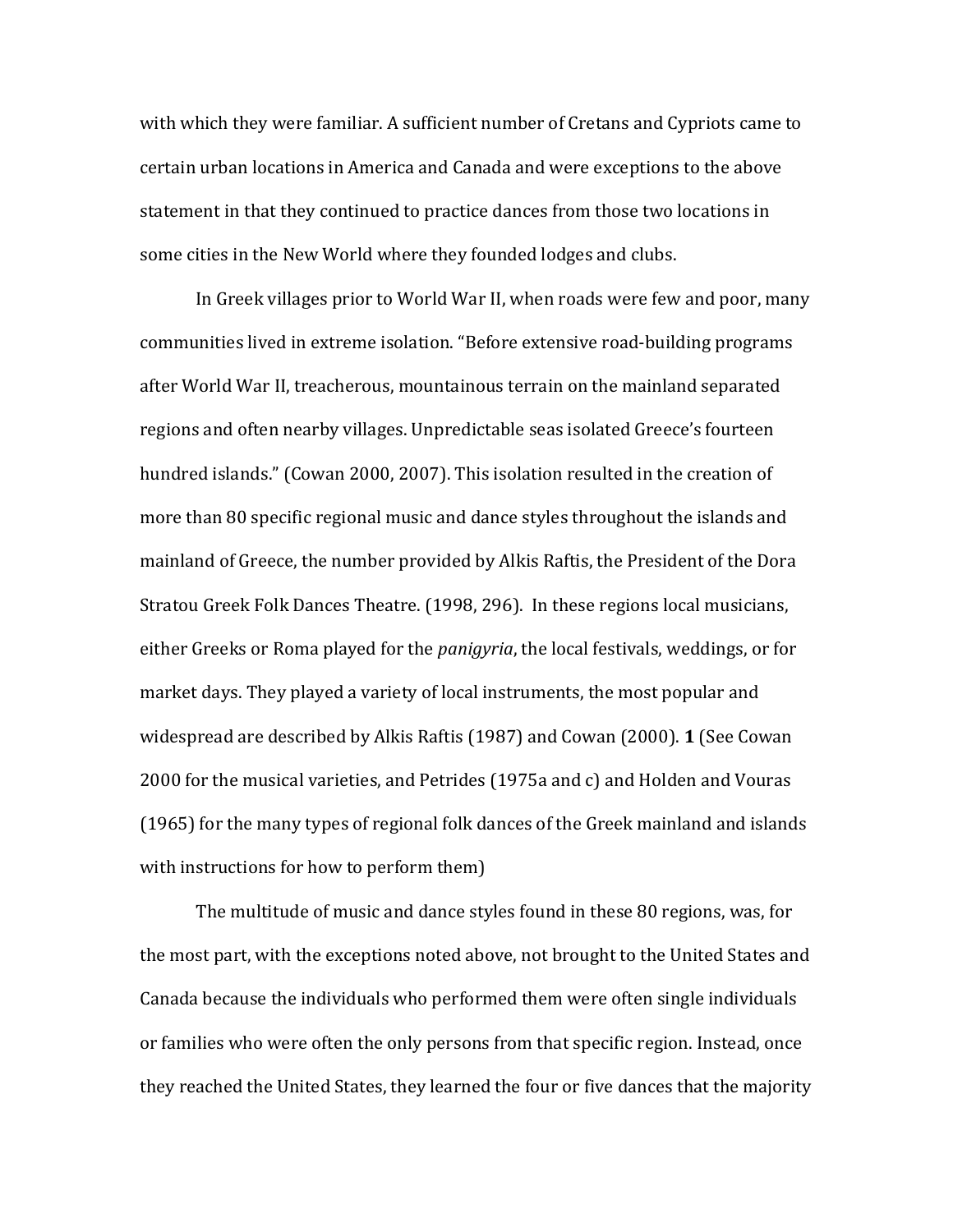of Greek Americans performed: the syrto, the kalamatiano, the tsamiko, and the hasapiko, the so-called panhellenic dances. **2** Most regional, locally specific, music and dance forms remained in Greece. **3** Many Greeks, both those who immigrated to cities within Greece or abroad, tried to return to the natal villages of their families, especially on the village's patron saint's day, to bathe and breathe in the familiar dances and music of their ancestors. Alkis Raftis notes, "Emigrant villagers will travel for hours or even days to attend their village feast, expatriates from Canada, Australia, the United states and other far-flung corners of the globe delight in bringing their families to this event" (1987, 40). Music and dance, and their ties to the natal village continue to hold deep meaning for Greeks.

The salience of dance, and its deep meaning that resonates in Greek rural life, is underscored by Cowan's description: "dancing at festive events remains a highly structured social practice, whose rules vary from one locality to another. In addition to striving for an exuberant high (*kefi*), which comes from copious wine and conviviality, people 'perform' gender, class, political, and regional identities, negotiate power relations, and express solidarity or rivalry, with kin, neighbors, and friends" (2000, 1017). Cowan's magisterial study of dancing events in Northern Greece amply demonstrates her way of describing the many ways in which dancing is entwined in Greek life and constitutes a vehicle for identity construction.

If these dances and musical traditions were specific to a small area, this meant that the traditional instruments associated with these regional styles—a wide variety of bagpipes, double-reed *zournas, lyra*, and other string instruments, and percussion instruments usually crafted by local instrument makers-- generally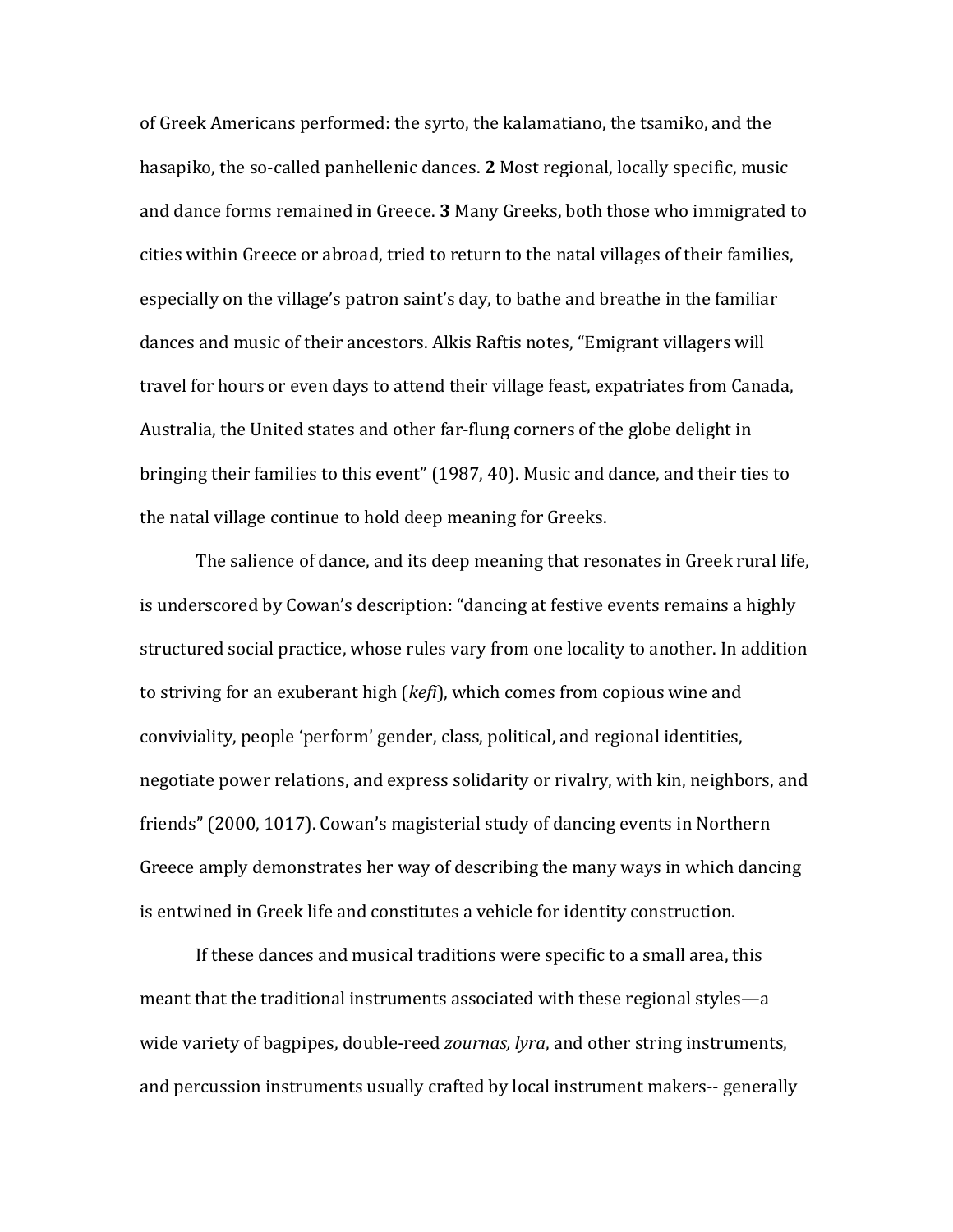remained behind as well. The musicians of these traditions generally did not immigrate. In Greece, there were local amateur musicians who, according to ethnomusicologist Sotirios Chianis "held a high social position within their respective villages" (1982, 27). He also mentions local professional musicians, also described by Raftis, who study with older local professional musicians to attain that status. Raftis points that even professional musicians had to maintain a second trade like blacksmith to keep alive. Raftis differs from Chianis in his assessment of the social status of local music and notes that village parents, in general, did not want their sons to become musicians, especially since they were considered on a par with the lowest social figures in rural life: the Roma (gypsy) professional musicians. **4** He observes: "Parents often actively dissuade or even violently prevent their son from learning an instrument, even when there are other musicians in the family. To play an instrument for one's own amusement is a waste of time, to play for money at feasts and ceremonies is considered the work of inferiors" (1987, 63). **5**

As has been noted, many urban people in Greece can still dance because dance is taught in the schools. (Blau et al, 2002, 83) In addition, as Kevin Dawe reminds us, people often return to past styles of music and dance. This often originates in attempts to recapture a golden age that never existed, in a village that they would never think of living in again. "Interest in regional music seems to have been given renewed profile as the legacy of a conscious and serious exploration of roots by younger musicians and scholars in Greece during the 1980s" (2007, 177). Dawe thinks that such a music revival might have originated "as a consequence of neo-nationalism, nostalgia, novelty-seeking and exoticism" (ibid). This time period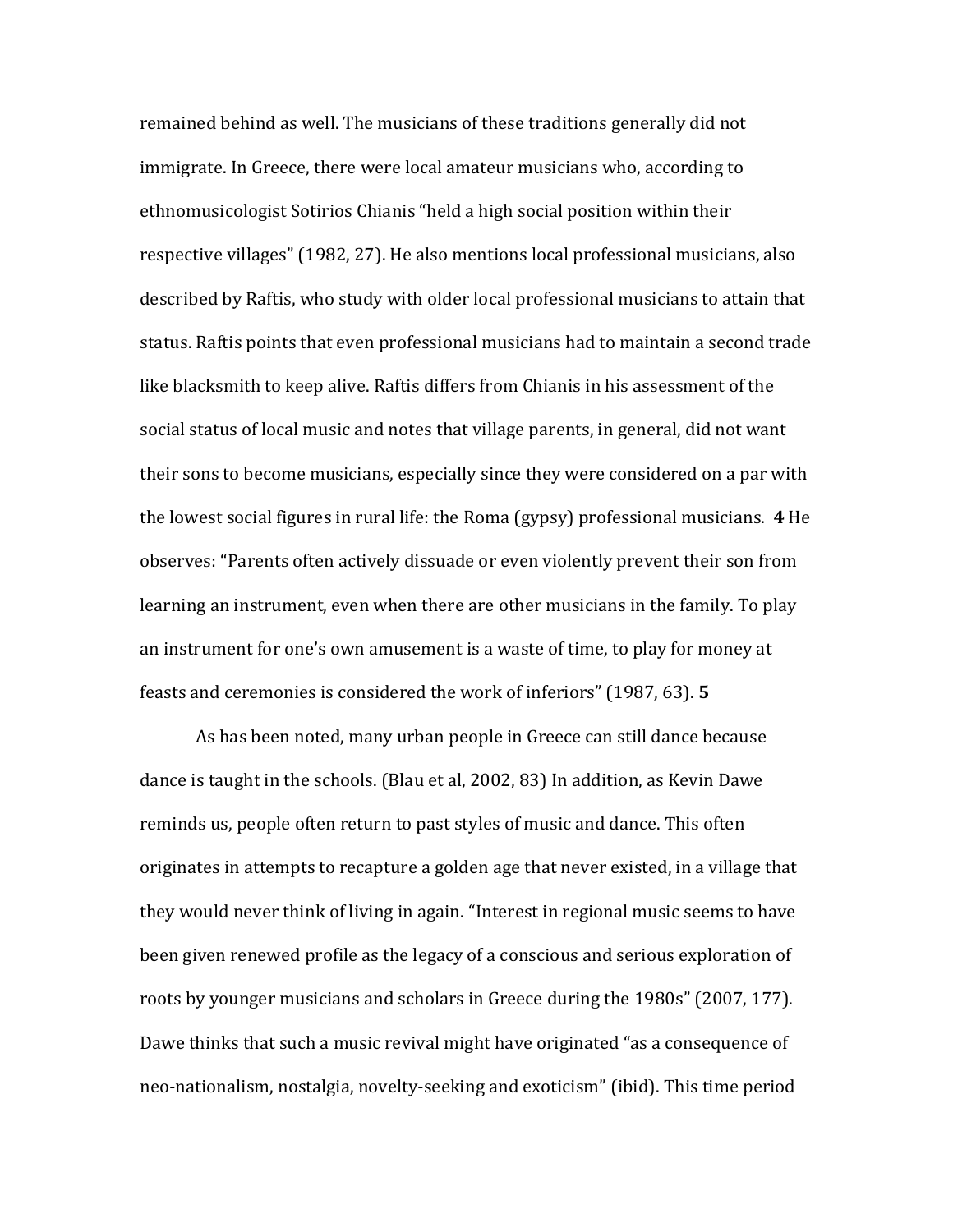coincides with the founding of the Greek Orthodox Youth Folk Dance Festival organization in the United States in the mid-1970s. Music and dance can serve as a vehicle for identity construction, and the current popularity in regional folk music, both in Greece and in North America, point in that direction for both Greeks, and non-Greeks who are fascinated with the rich music and dance traditions of Greece. Dawe makes one final point that gives hope: "the younger generation in Greece many of whom are now growing up in a cosmopolitan urban-based culture—are much more accepting of the cultural affinities that connect the Balkan nations and are rather tired of the politicking that divides the region" (ibid). In addition, one must note that modern classical and jazz musicians often turn to folk music for inspiration for their new compositions.

#### **Urban Music in Greece**

Unlike specific local and regional rural music, many practitioners of urban musical styles appeared in large cities with large Greek populations. Accounts vary, as do terminologies, that track the development of urban music in Greece and the Greeks that lived in the Aegean coastal cities of the Ottoman Empire, that has consequences for the soundscapes encountered in American and Canadian cities. Gail Horst-Warhaft notes, "We may argue about origins and precise chronology, but we can broadly agree that the rebetika were popular with a fairly large audience of Greeks, most of whom were urban and not wealthy, from the early decades of the twentieth century until the early 1960s. . ." (2003, 172). She also notes that, like regional folk music of Greece, rebetika music experienced a revival in the 1970s, and became popular with a new audience, including many tourists and interested foreigners.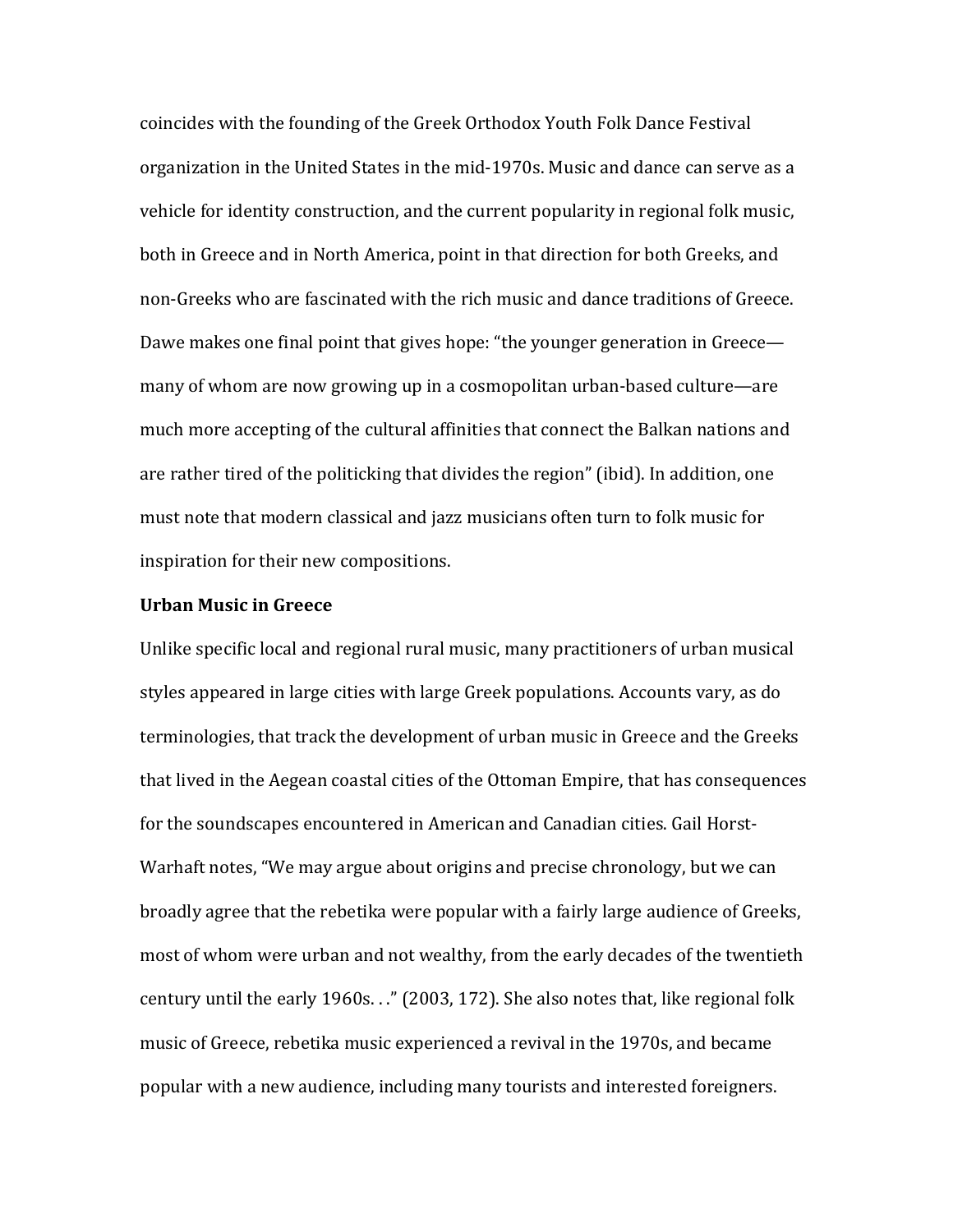(ibid) We must keep this in mind because music revivals contribute to the preservation and development of music traditions like rebetika (sometimes rembetika, both are correct).

In the late nineteenth century and early twentieth century, there were two types of nightclubs in Athens, and other Greek urban centers in the Ottoman Empire, especially Izmir (Smyrna) and Istanbul: the café *chantant* and the *café aman*. The former, modeled on the French café, featured music that was clearly largely western, attracted western-facing intellectuals. The café chantant need not detain us in our discussion of traditional Greek music.

The café aman, however, became a phenomenon that appeared not only in Greece, but early in the United States among Greek immigrants. Sotirios Chianis notes that, "As early as 1910 the *café-aman* and its strong traditions sprang up in numerous large urban areas such as New York City, Boston, San Francisco, Baltimore, and Chicago . . . Mirroring the *café-aman* tradition in Greece, musicians in America would perform the *Smyrneika* (Smyrnan) tradition. . . (1982, 3). That tradition was named for the frequent refrain "aman" (which can be roughly translated is "woe is me" found in the vocal type the amanethes, a highly melismatic type of formalized musical lament. The typical instruments of the café-aman, according to Gail Holst-Warhaft, a leading authority on Greek rebetika, were "the violin, santouri, cello, cymbalum and 'ud and women singers seem to have been at least as popular as men" (1998, 115, see also the pictures and descriptions of the instruments in Holst 2006). This latter observation is pertinent because Greek instrumental music is very gendered, played almost exclusively by male musicians,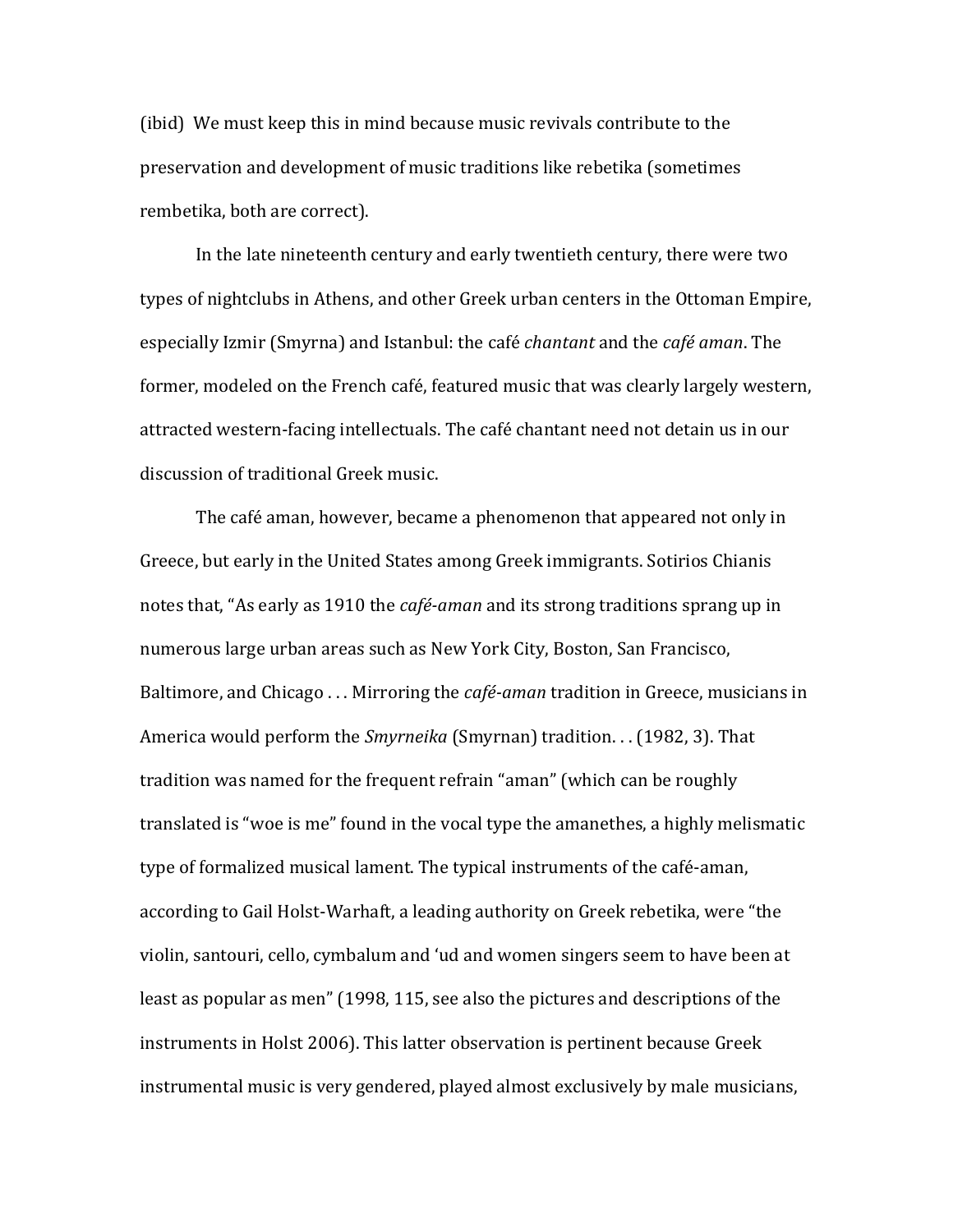both in rural and urban contexts. **6** I have observed in the early 1950s in the tavernas that a woman vocalist might play the tambourine, or, finger cymbals for dancing the tsiftetelli. **7**

As a direct result of the catastrophic population exchange in which a million and a half Greeks were exchanged for the Muslim population that had lived in Greece throughout 1922-23, musical style known as *Smyrneika* (from Smyrna/Izmir) was brought to Greece by professional musicians who quickly established night clubs known as rebetika. This was the music of the down-andouters and socially disenfranchised: "Originating in the tavernas and coffeehouses frequented by sailors, peddlers, the jobless, and petty criminals, *rebetika* lyrics lament frustrated loves, idealize bravado, and reject bourgeois values. . . (Raftis 1998, 298). **8** This was the haunt of the *manges* (tough guys) who displayed their hypermasculine bravado in music and dance to confront an uncaring world in which poverty and misery was the lot of the victims of the population exchange and plunged Greece into an economic downturn that was exacerbated by the Great Depression. (See Shay 2002)

This development of the café aman and the rebetika was extremely important because it was this musical tradition, in a more congenial environment in the United States that became established in North America in the taverna, and dominated popular (*laika*) music among generations of Greek Americans. In their new environment in the shantytowns of Athens these displaced musicians from the former Ottoman Empire quickly established themselves. "The musicians among the refugees did not move into a musical vacuum, but they brought with them a level of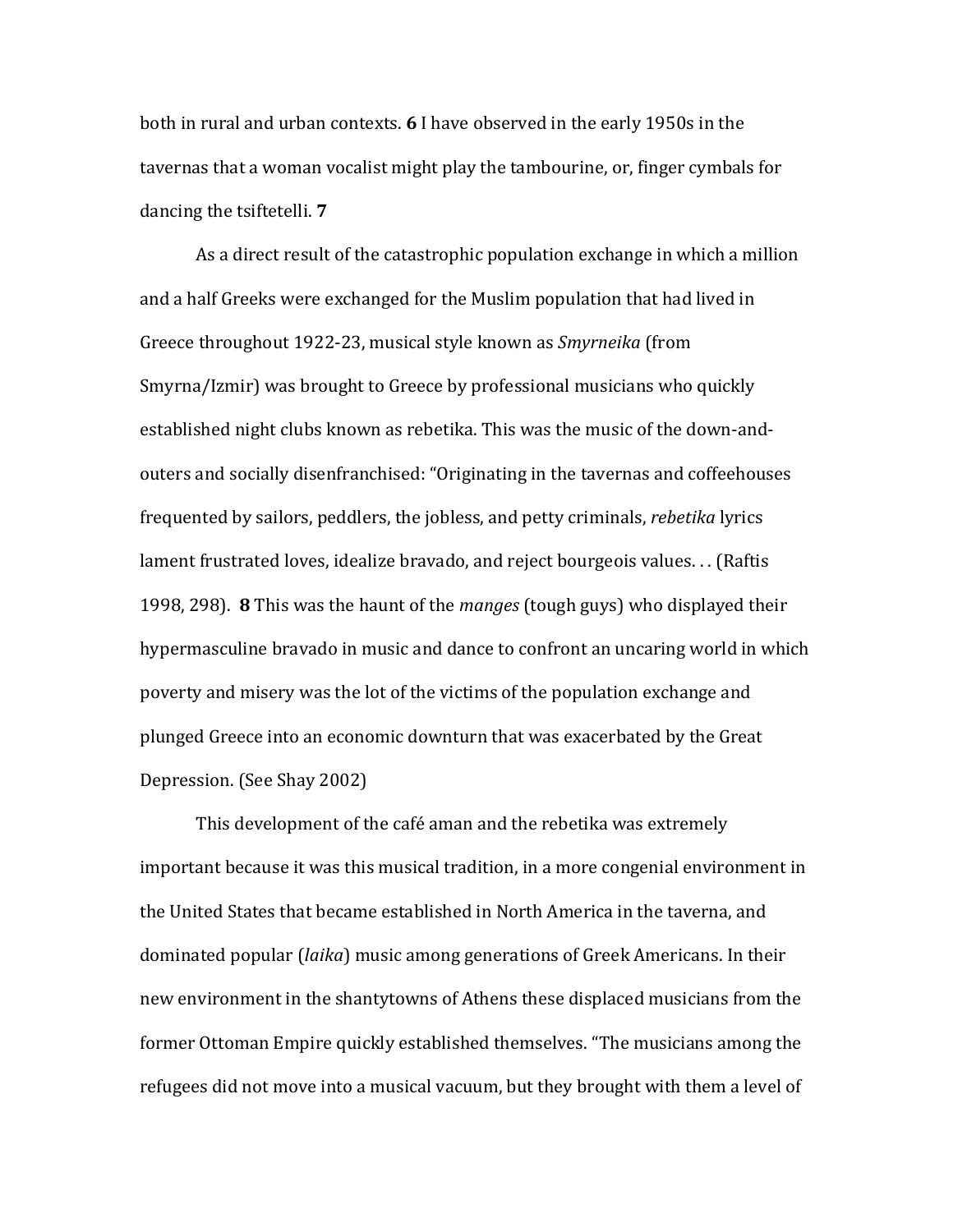professional skill unusual on the mainland. . . there was a revival of oriental, or what would retrospectively be designated, 'Smyrna-style'' music" (Holst-Warhaft 1998, 115). Such revivals occurred throughout the twentieth and twenty-first centuries (For a detailed account of dancing in the rebetika see Cowan 1990; Holst-Warhaft 1998; Petrides 1975b; Shay 2016)

In the 1930s in Piraeus, the seaport of Athens, a new style of rebetika music began with lyrics that celebrated the underworld, hashish, and hard-hearted, betraying women, this latter topic also a major feature of tango, jazz and blues, and flamenco lyrics, other genres of music and dance that developed in similar environments. As Joseph Graziosi notes, "During the 1930s, under the influence of the composer and performer Markos Vamvakaris, the bouzouki came out of the prisons and hashish dens and became the accepted instrument of the *taverna*-style nightclub" (1982, 20). The style of singing was raspier, and became increasingly less oriental. As time passed, "Composers increasingly replaced Turkish modes, known in Greece as *dhromi* (roads), with the diatonic major and minor scales of European popular music . . . [the oriental] became a conventionalized 'orientalism'. . . (Cowan 2000, 1020). This was the music that I first encountered in the mid 1950s before the fame of *Zorba the Greek* and *Never on Sunday* popularized rebetika music for both Greeks, and for the first time in larger numbers, non Greeks.

The bouzouki, a mandolin-like relative of the *baghlama*, a stringed instrument popular in the café-aman, was largely electrified by the time I encountered it in the early 1950s in the Greek Village on Hollywood Boulevard in Los Angeles, and it provided the distinct sounds that became for the world the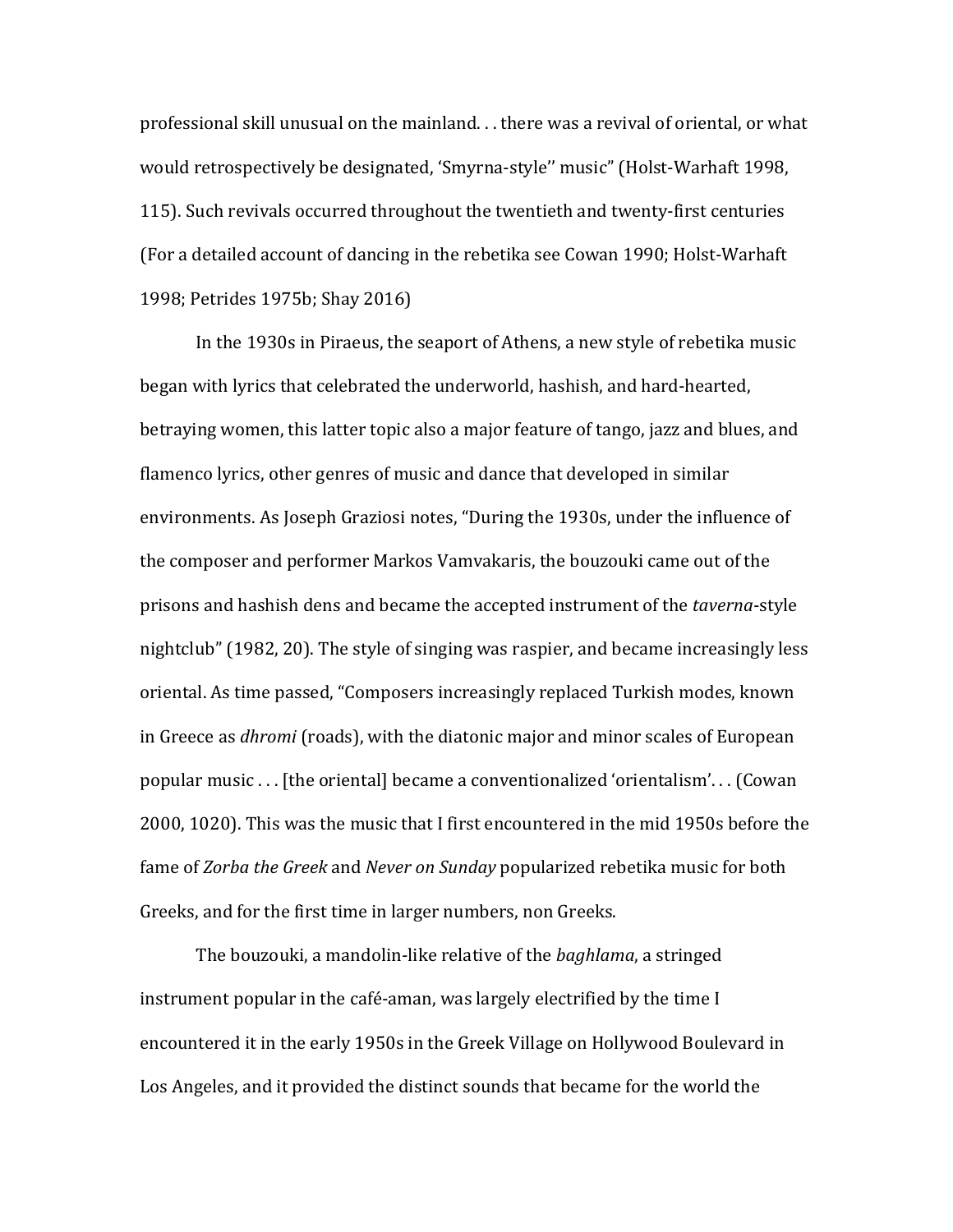quintessential Greek sounds heard in *Never on Sunday* (1960. Music by Manos Hatzidakis) and *Zorba, the Greek* (1964. music by Mikis Theodorakis*)*, which became the driving force for many middle class Greeks as well as many foreigners to emulate the machismo, the perceived unsuppressed joy of life and freedom that the characters in these films represented for many middle class people. As Jane Cowan observes: "These characters' penchant for abandoning themselves to song and dance signals their otherness, for films portray Greeks as an emotional people who have retained a spontaneity and naturalness that people in more industrialized societies have lost" (2000, 1007). One must not underestimate this film music, and the many songs and dances in that style, in the history of rebetika and taverna. Even in mid 2015, when I revisited Athens, in the midst of the economic crisis that struck Greece, the nightclubs and tavernas that provided the venue in which people could pursue the Zorba image were still flourishing.

In discussing Greek music in any context, there has been an unfortunate scholarly avoidance by some scholars to come to grips with the Turkish/Ottoman origins of music or dance. Instead they attempt to search for Ancient Greek or Byzantine elements. While there may well be Byzantine elements in Greek folk and urban music, most observers, especially non-Greeks, find the music is characterized by what Holst-Warhaft (following Nikos Kazantzakis) terms, "oriental bowels" (1998, 113). Ethnomusicologist Bruno Nettl also notes that while Greek music may have ancient Greek elements, "Greek folk music seems to show the influences of centuries of Turkish and Muslim occupation" (1990, 100). And Jane Cowan adds, ". . . classifying Greek music as a branch of Near and Middle Eastern music makes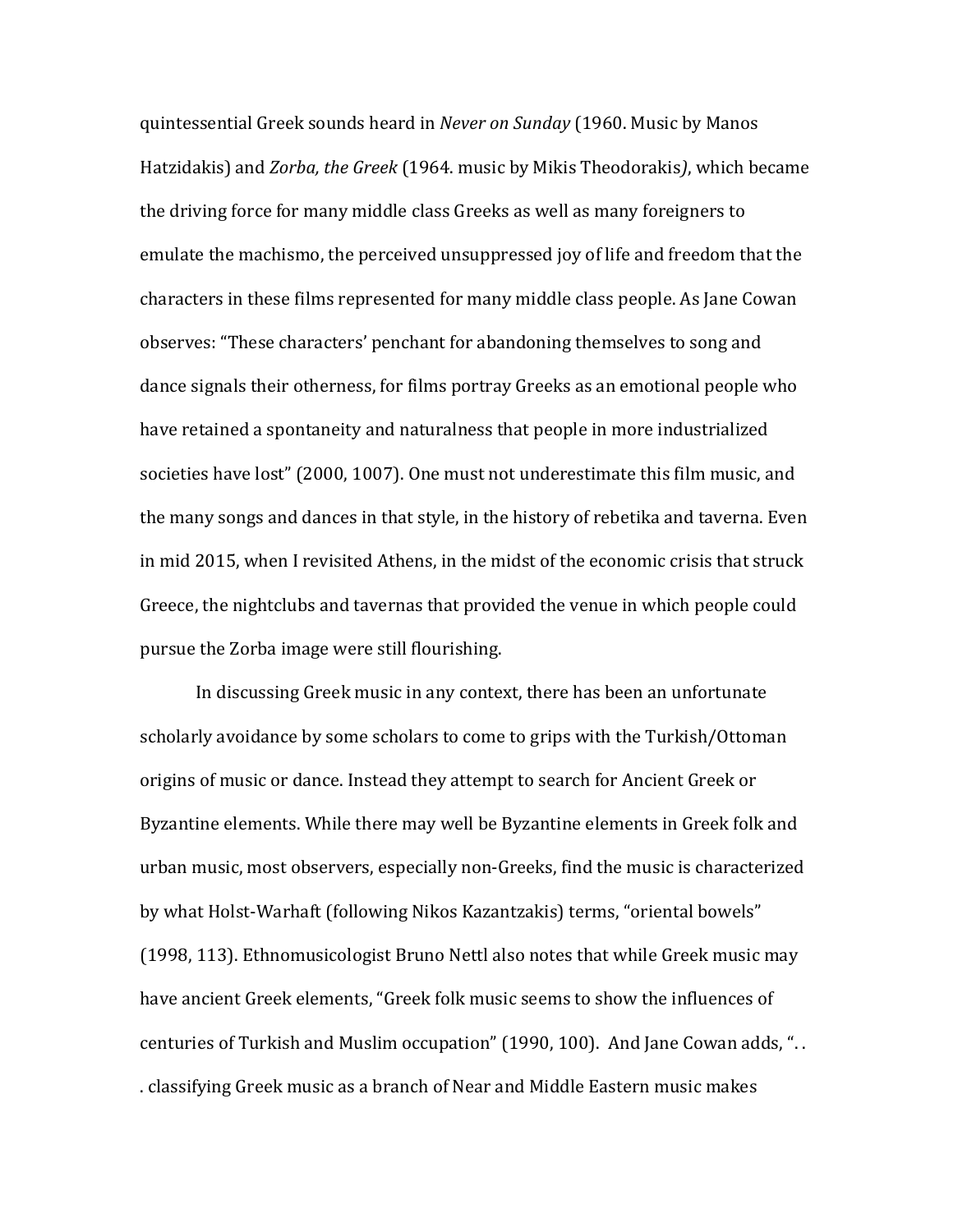common sense" (2000, 1008). This is especially true of the music of the café-aman, which utilizes the Turkish *maqam* system of modes and tonal intervals that feature microtones. Greek café-aman musicians had a common repertoire with Turkish, Armenian, and Jewish musicians in Smyrna (Izmir) and Istanbul, and several of the records they recorded had both Turkish and Greek versions. (Horst-Warhaft 2003, 172). Holst-Warhaft notes that the early music that preceded the rebetika the more oriental features ". . .seems gradually to have died out" (1998, 113).

In Athens and other large Greek cities, where people from all different parts of Greece, largely immigrants from the countryside, congregate several types of music are generally available for them. Alkis Raftis notes that, "In general, Greeks distinguish between *bouzouki tavernas* with *rebetiko* music, clarinet *tavernas* with traditional music from the mainland, and violin *tavernas* with music from the islands and the coasts" (1998, 299).

It is the rebetika/laika music that later dominated the Greek American taverna, while the clarinet and santouri ensemble could be heard in family, churchrelated events that I experienced in Los Angeles. As Holst-Warhaft points out: ". . . the characteristic instrumentation, rhythms and vocal quality of the rebetika have remained intrinsic to Greek popular music for approximately seventy years, and the revival of older style rebetika that began in in the 1970s is still going on" (1998, 125) The sounds and rhythms of Greek music can still be heard in the New Age music of Greek composer and musician Yanni (Yannis Chrisomallis) in huge blockbuster concerts with a full symphony orchestra in historical sites the world over, including his award-winning concert appearance at the Acropolis.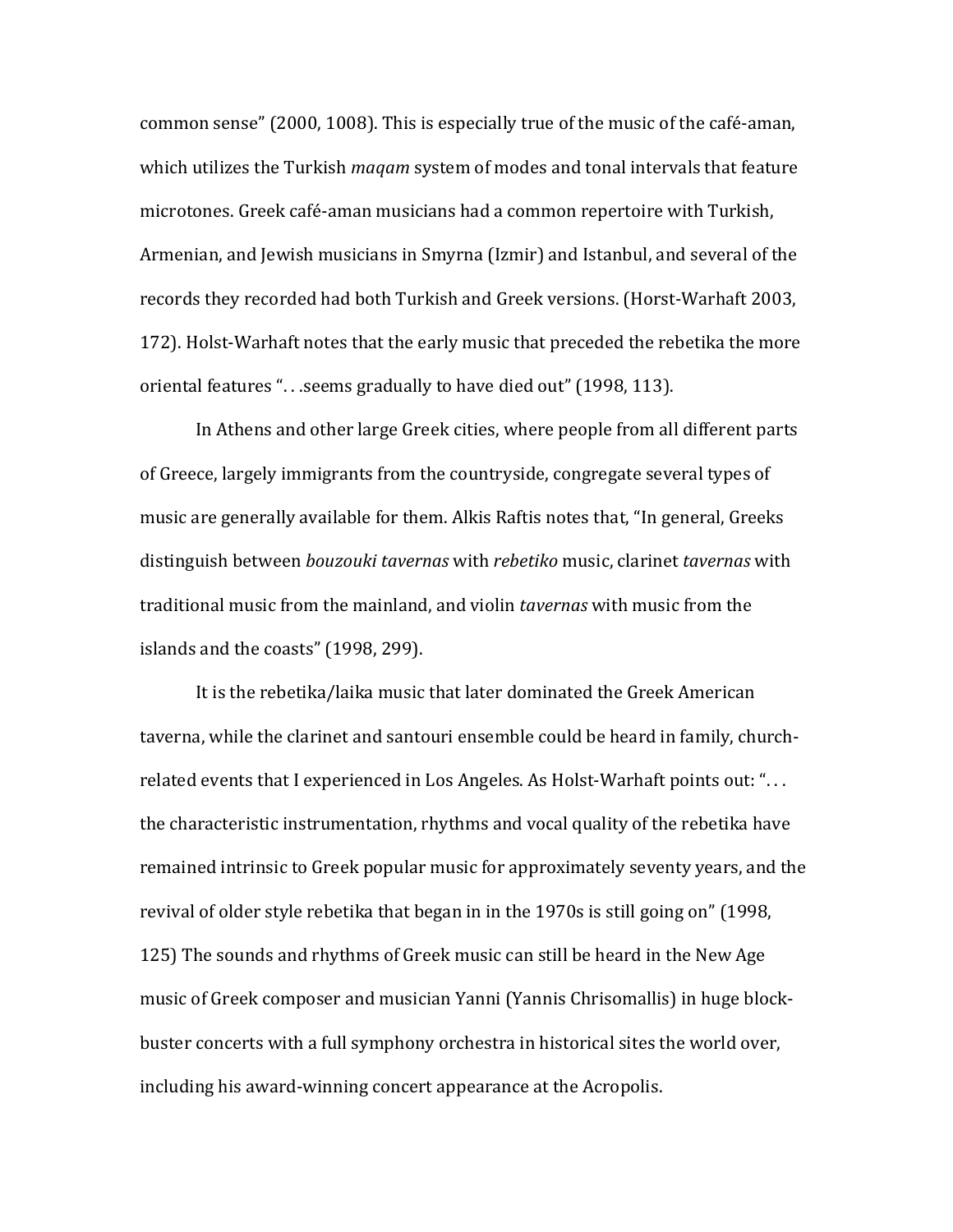#### **An Eager Young American Encounters Greek Music**

Fifty years after my first encounters with Greek music, I can still remember the excitement of the music. I heard two types of urban music in Los Angeles, and the context of the playing largely determined the types of dances that one saw. The first context was the public dances that were a feature of the family- and churchoriented events such as picnics. Among the earliest memories I have, is listening to the amazing virtuoso playing of Sotirios (Sam) Chianis on the santouri (a trapezoid shaped hammered dulcimer, probably Persian, via the Ottoman Empire, in origin, although the Greek version is much larger), and the distinctive oriental sound of the clarinet, as well as other instruments like the lauto (a kind of lute), and the violin. They played frequently for Greek social events. In this family-oriented context, one could see and dance the *syrto*, the *tsamiko*, the *hasapiko*, and the *kalamatiano*, all group dances that are performed in semi circles with a leader. These were the dances that were suited to events, often called panagyri, that celebrated patron saints' days. These large events were held out-of-doors, often in a park, with large numbers of people participating in the dancing.

When one describes the instruments that one can hear in any of these contexts, I name a range of instruments that might be found. This does not mean that every group of musicians played the same instruments, but rather sometimes new members with new instruments would join an orchestra providing a range of sounds.

The other context in which I encountered Greek music was in the taverna, a nightclub on Hollywood Boulevard, the Greek Village was my first experience. Here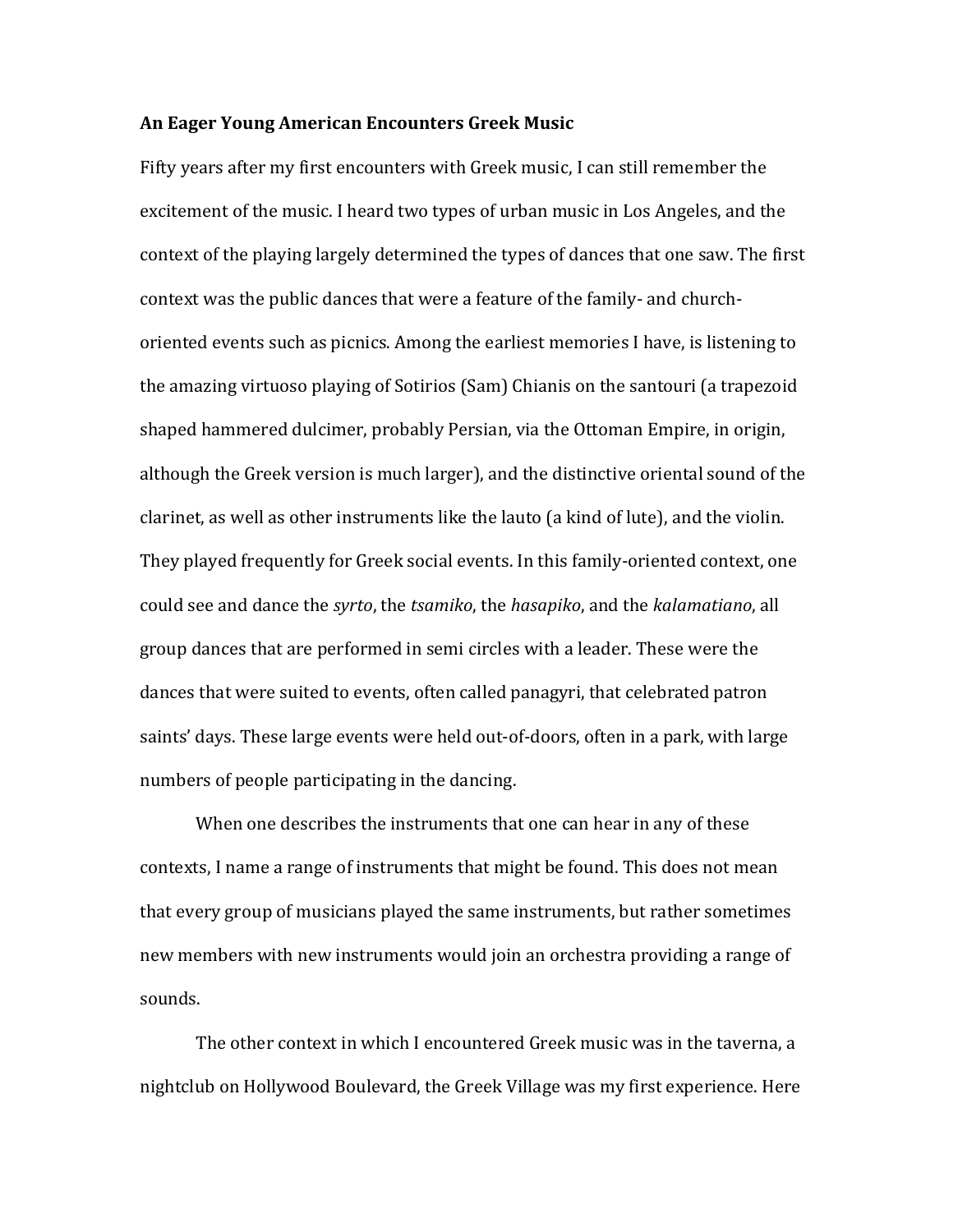one encountered a very different crowd: except for a belly dancer and vocalist, all of the clientele were men and here the bouzouki (sometimes) electrified string instrument, often a clarinet, and other string instruments, the female vocalist played the tambourine (*defi*) and here the dances were the *zeibekiko*, a solo men's dance, the slow (*vari*) *hasapiko*, two or more men holding shoulders, and sometimes a *tsiftetelli* (a kind of belly dance performed by both men and women). Jane Cowan, in her study of dancing in Northern Greece, has vividly described the dangers attached to performing the tsiftetelli in the wrong context, especially for women. (1990) These dances were not considered suitable for public family social events, and instead of the sunshine of the outdoor events, these took place in the dimly lighted dance floors of the early tavernas.

Because of the many tavernas I have danced in for over fifty years all over the United States—Los Angeles, San Francisco, Boston, New York, Chicago, Minneapolis, Salt Lake City, Washington, DC--, they all looked alike in many ways, or at least blur in my memory. The Greek Village did not have much décor, it was dimly lighted, whereas other later tavernas that I experienced decked the stage and walls and wooden arbors with plastic grape vines, glittery band stands, paintings of scenes from Greece, colorful table cloths, either in red and white checks or Greek key designs, and brighter lighting as befitted a space welcoming families and women patrons. They all, simple or fancy, had a stage or playing area for the orchestra, a dancing space, and tables and chairs for the patrons. In these later incarnations, it was not unusual for the waiters to dance.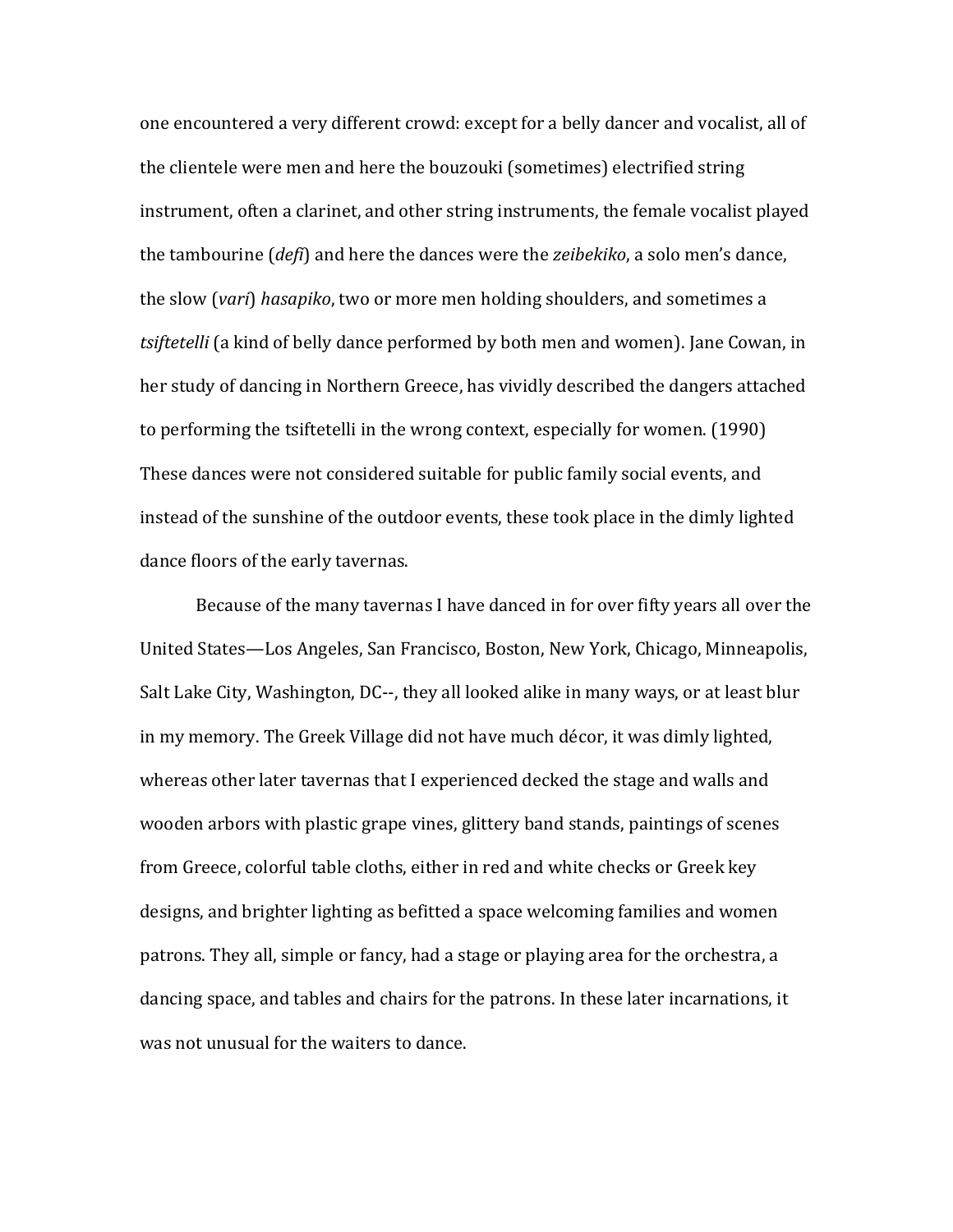The Greek Village, the Athenian Gardens, and, less-well-known to the general population, the Intersection, which catered to lovers of Greek folk and taverna dancing (as well as Balkan and Israeli dancing) were places that I frequented over many years. The Greek Village was my earliest hangout, and I probably should not have been there since I was very much under age in my late teens, but fortunately I never requested a drink. I was there for the music and the dancing, which was often performed by Greek sailors who made their way up to Hollywood from the docks of San Pedro. It was located on Hollywood Boulevard, provided a relatively comfortable space, and in the mid and late 1950s, it was strictly a male hangout that provided the recent Greek immigrants the comfort of soulful music and the Greek language; the only females that I recall were the vocalist who sat on the stage with the orchestra, sang and played the tambourine (*defi*). The other female, most often not a Greek, was the belly dancer. I was often friends with these women, like Jamila Salimpour, whom I knew from my student days at Los Angeles City College. Unlike the rebetika and tavernas of Greece, these belly dancers danced Egyptian-style cabaret belly dance rather than the tsifteteli. The *bouzoukia*, the bouzoukidominated orchestra, featured male singers as well as female vocalists.

The Athenian Gardens, which came later, after the fame of the *Never on Sunday* and *Zorba the Greek*, which popularized Greek dancing and music, flourished into the1990s, the last that I know of it. The bouzouki orchestra catered to the middle-class Greek American and non-Greek audiences, now, in contrast to the Greek Village, including many women, with many renditions of the *syrtaki*, the dance made famous by the Zorba film. The sytraki morphed from other slow Greek dance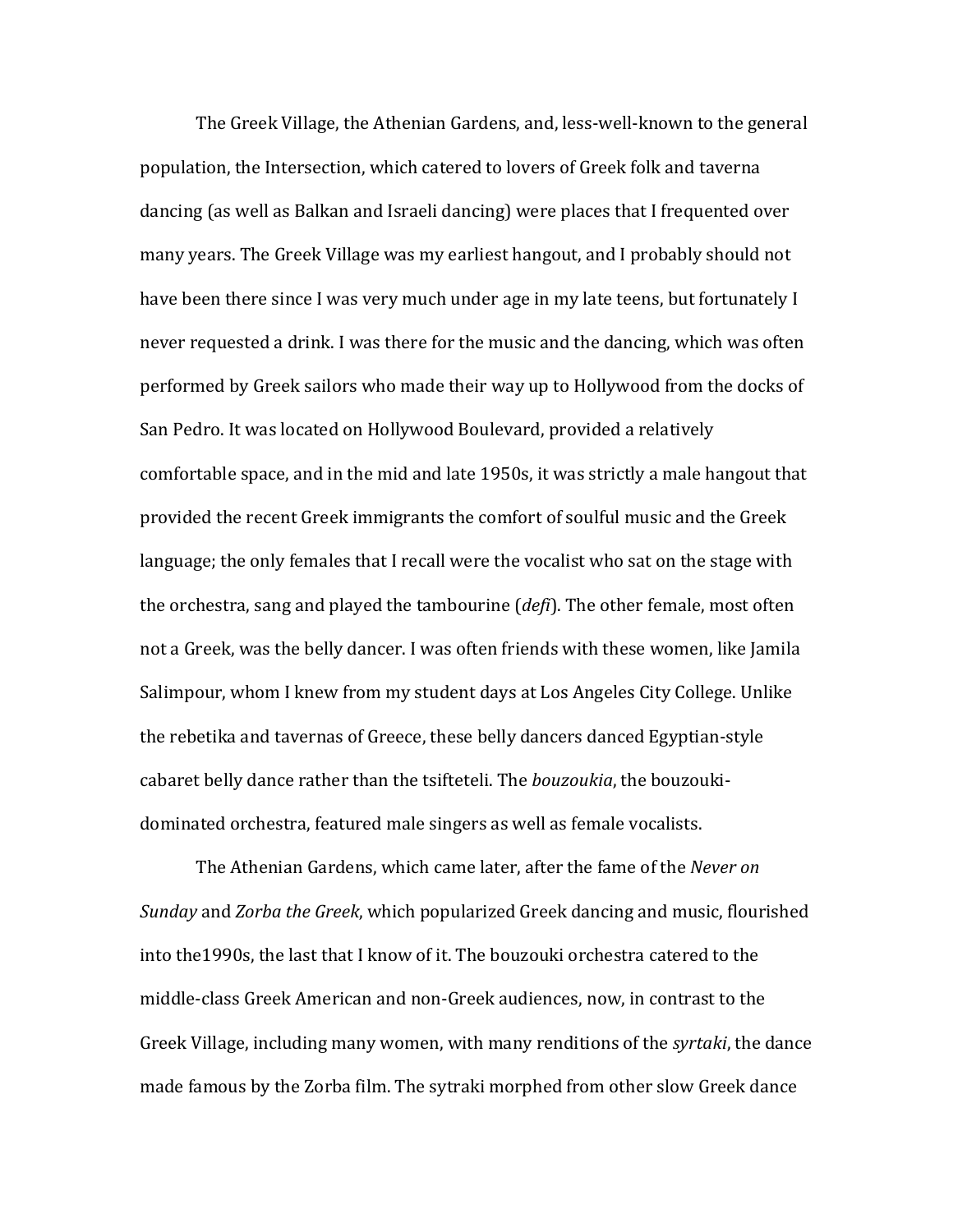forms and ". . .the music speeds up so that the rebetika rhythm of hasapiko becomes a hasposerviko [hasapiko in the Serbian, (fast), style] and the syrtaki is born" (Holst-Warhaft 1998 111), and the Athenian Gardens very much catered to those men who wanted to act out their inner-Zorba. Food and conviviality were very much an attraction to the Athenian Garden. **9**

A final source of listening was the large number of phonograph recordings of Greek music that I acquired or were given to me as gifts. Beginning in my late teens as a recreational folk dance enthusiast, I heard Greek music on records several times a week. Some of these I purchased at the folk dance shops that sold Greek folk dance and song records. I was especially grateful for a wonderful retrospective of early café-aman and rebetika singer Rosa Eskenazi that my friend, dance scholar, and tsifteteli dancer extraordinaire Stavros Stavrou Karayanni gave to me as a gift. I still treasure and frequently listen to the soulful songs of Stellios Kazantzides that I have collected over the years. Finally, during my career as a choreographer I prepared several Greek folk and urban dances for the companies that I directed, the Aman Folk Ensemble and the Avaz International Dance Theatre that remain precious memories.

#### **Notes**

1. There is an excellent small museum of traditional musical instruments of Greece located in the Plaka district of Athens.

2. Raftis vigorously refutes the notion of panhellenic dances: ". . . [T]here is the conviction that there exist panhellenic dances. . . Nowadays, however, there is no excuse for perpetuating this misconception of the so-called "panhellenic" dances for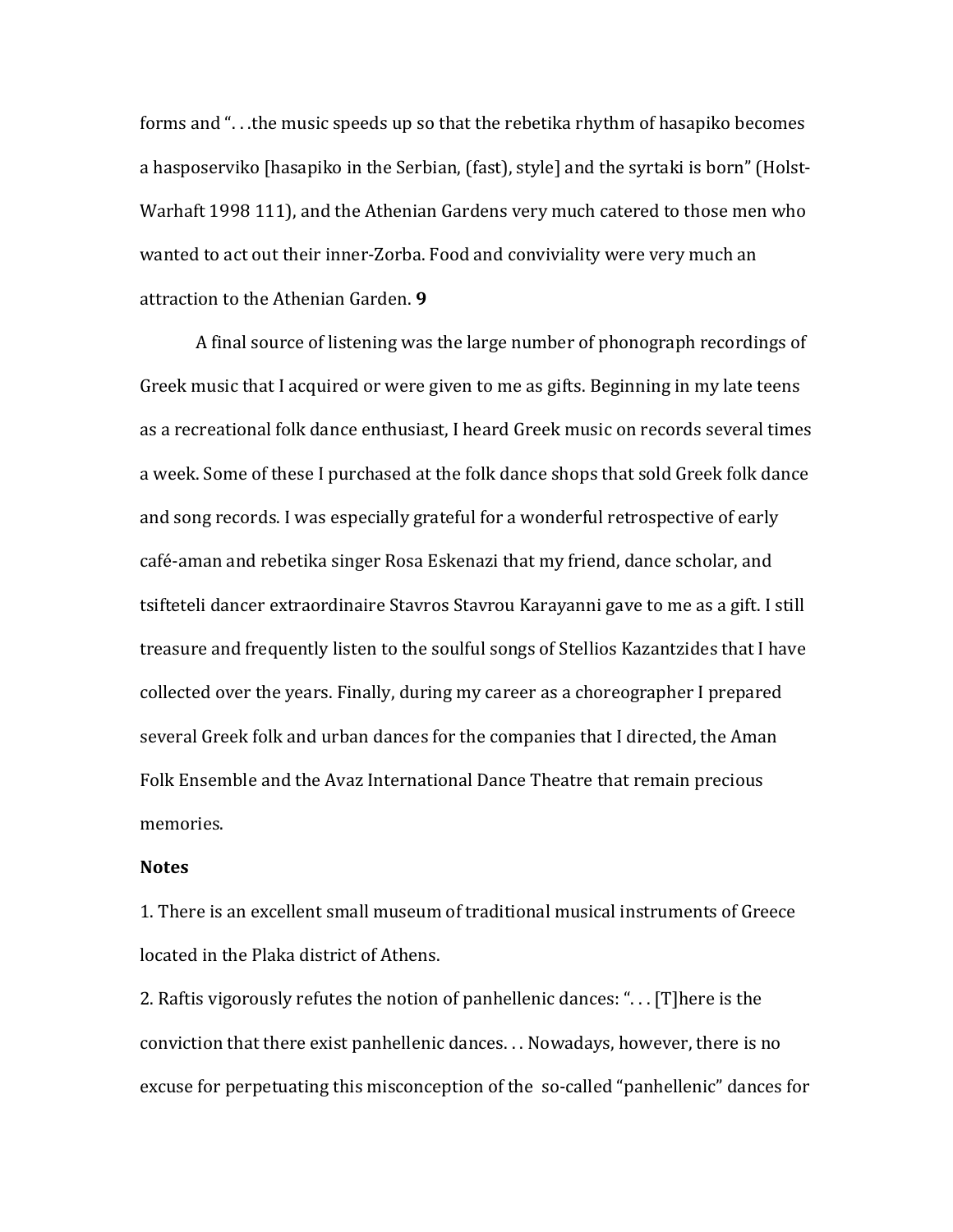these are simply the dances of 'Old Greece' [the first regions that formed the independent Kingdom of Greece after its liberation from the Ottoman Empire] which have been transplanted by civil servants and government officials into those regions liberated later" (1987, 37). School officials introduced them into the school curriculum in order to foster a national, as opposed to local, identity. This practices continues These were the dances that the Greeks in America danced almost exclusively until the late 1970s, and in social setting they continue to be popular. 3. Athan Karras, who taught Greek dances, recalled how he had been "thrown out of the church by the priest" for attempting to teach other than the so-called panhellenic dances. (personal interview April 27, 2000). This situation changed in the years following the founding of the Greek Orthodox Youth Folk Dance Festival (FDF), in which young people in different age cohorts prepare costumes and dances to win prizes. As language skills declined among succeeding generations of young Greek Americans, preparing staged folk dances, offering prizes to the best group became a vehicle for the Greek Orthodox Church to keep young people close to the Church and encouraged marriages among the young people in the older categories. Each year the various groups choose a different area of Greece to represent, which meant that the choreographer and those preparing the costumes needed to find information, since neither they nor their families came from these regions. Caterina Pizanias observes, "When we Greeks go 'out' into the 'multicultural' we take with us dances from places in Greece we know little about . . ." (1996, 41). These groups frequently turn to the Dora Stratou Greek Folk Dances Theatre for help in their research (Alkis Raftis, personal interview. February 21, 2000) While most Greek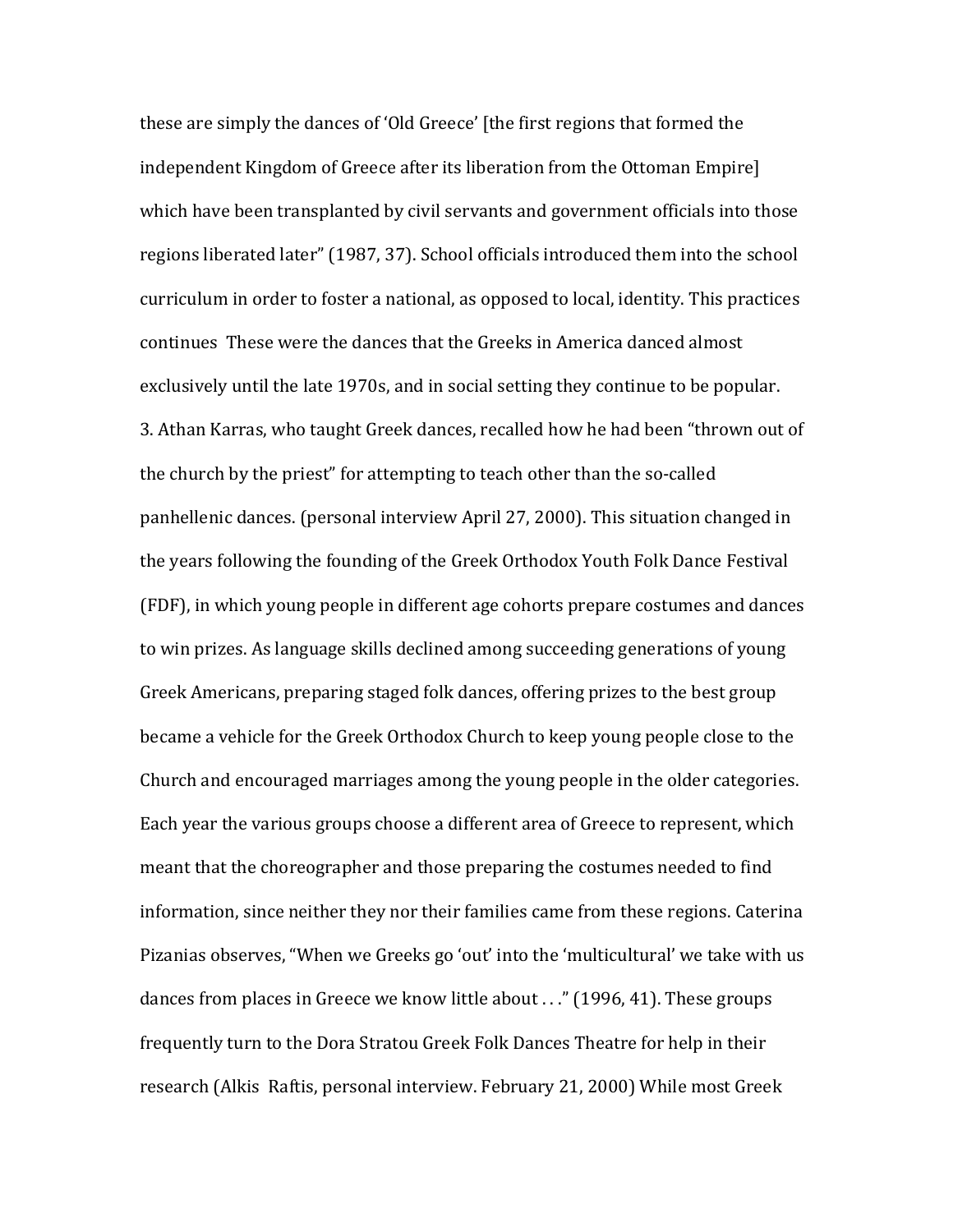Americans enjoy the festivals, not all individuals were enthusiastic. Sociologist Caterina Pizanias observes: "What mattered was the performance event, the daughters staying in the fold. . . All that was needed were mechanical execution of steps and spectacular costumes. All they [Greek Canadians] could see was the most spectacular tourist summer show in Athens was Dora Stratou's, and the most spectacular amateur dance troupe at the Heritage Festival was ours—the most Stratou-like one" (1996, 17). (See also Bloland 1994; Shay 2006, 91-105) When dance becomes competition, it frequently departs, often rapidly, from the original forms in seeking spectacular elements with which to impress the judges and the audience, as Pizanias notes.

4. For a detailed description and analysis of the Roma musicians, and their social status in Greece see Blau, Keil, and Keil, and Feld. 2002. They note that the Roma "had no strategy for removing the stigma from their 'ethnicity'" (2002, 144). They sum up, ". . . Roma are different, somewhat less than Greek as citizens and somewhat more than Greek as musicians" (2002, 95). (See also Papakostas 2008) 5. One can encounter a similar situation in Iran. Unless a member of a musical family, it is not unknown for a parent to disown a child for becoming a *motreb*  (public entertainer) and several Iranians have related to me experiences of parents destroying musical instruments to prevent them from playing. (See Shay 2014, 23) 6. For the gendered aspect of Greek music and dance see Cowan 2000; Horst-Warhaft 1998 and 2003; Shand 1998; Shay 2016.

7. In Greece, the highly popular *tsifteteli* is problematic. Shand notes, "Despites its overwhelming popularity, tsifte-teli is problematic for many Greeks, along lines of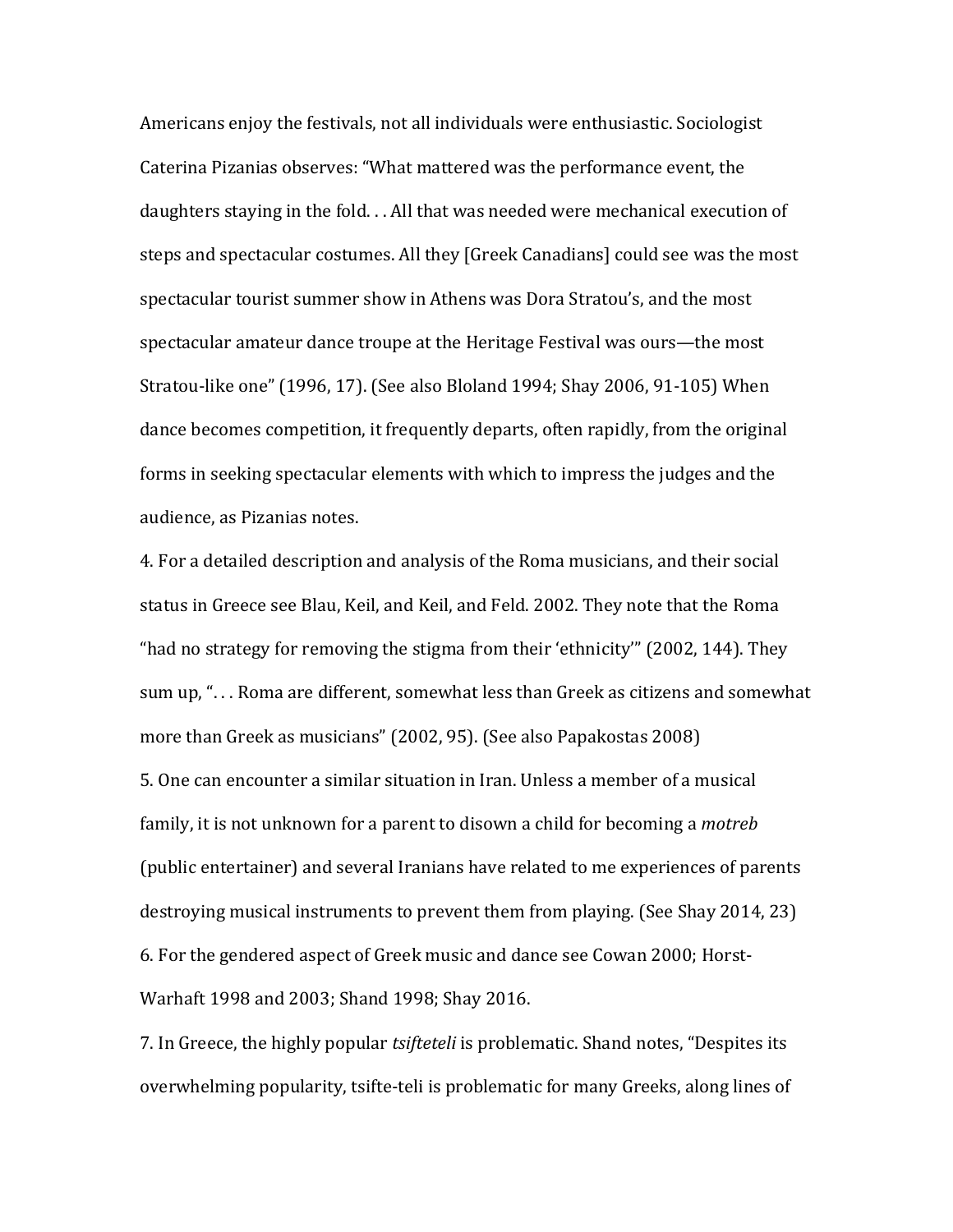identity, gender and the body" (1998, 127). The dance is considered as Turkish, its movements provocative, and many of the contexts for performances can be considered transgressive as Cowan (1990) vividly describes. (See also Karayanni 2004) It is also associated with the Roma, who are sometimes professional belly dancers, which adds to how it is evaluated. Blau et al note that the Roma consider the dance their own: "In Jumaya [Greek Macedonia] Roma call the tsiftetelli dance 'our bread,' 'ours,' or 'our dance,' expressing their love for it" (2002, 292, n. 14). The Roma in Turkey constitute the primary professional dancers of the çiftetelli (tsifteteli). The Roma of South Serbia, Kosovo and the Republic of Macedonia also perform the tsifteteIi, which is called čoček. (See Silverman 2007) I would, however, question the notion of Blau et al that, ". . .all these so-called belly dances have their origins in the fertility rites of the primitive peoples of the Eastern Aegean" (ibid). Dance scholars have long abandoned the idea that ancient origins can be found for any dance genre—they are unknowable. That having been said, there existed professional dancers, usually of slave origins, in ancient Greece and Rome who performed erotic dances with articulations of the shoulders, torso, and hips, however they were not connected to fertility, but sex. (See Shay 2014) 8. See Holst 2006 for several samples of the lyrics, which she has provided in Greek and English in her highly authoritative account of the origins of the rebetika. 9. I double checked my memories with Mady Taylor and a dancer and dance scholar and teacher of Greek folk dances, and her memories of the Greek Village and the Athenian Gardens coincided with mine.

#### **References cited**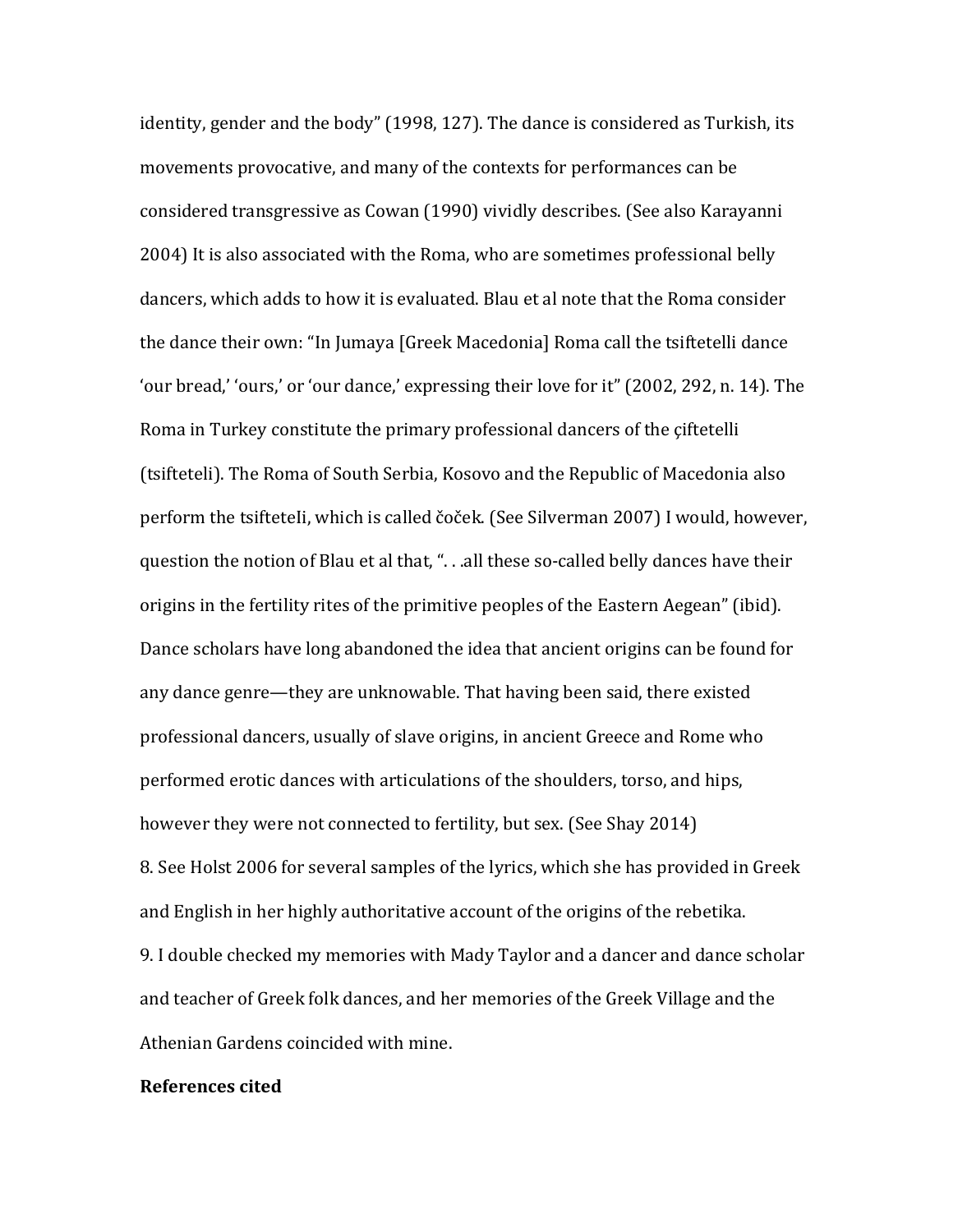- Blau, Dick, Charles and Angeliki Vellou Keil,and Steven Feld. 2002. *Bright Balkan Morning: Romani Lives & the Power of Music in Greek Macedonia.* Middletown, CT: Wesleyan University Press.
- Bloland, Sunni. 1994. "16th Annual California Greek Orthodox Youth Folk Dance Festival: a Social and Artistic Extravaganza." *Proceedings*, 25-28. Study Group on Ethnochoreology. 17th Symposium, Nafplion, Greece. July 2-10, 1992.
- Butterworth, Katherine and Sarah Schneider, editors. 1975. *Rebetika: Songs from the Old Greek Underworld*. Athens: Kolomboi.
- Chianis, Sotirios (Sam). 1982. "A Glimpse of Greek Music in America." *Fifteenth Annual winter Folk Festival*. Program, 3-4. NY: Ethnic Folk Arts Center.
- Cowan, Jane K. 2000. "Greece." Timothy Rice, James Porter and Chris Goertzen, Editors. *Garland Encyclopedia of World Music*. *Volume 8: Europe*. NY and London: Garland Publishing, Inc., 1007-1028.
- \_\_\_\_\_\_\_\_\_\_\_\_\_\_\_\_. 1990. *Dance and the Body Politic in Northern Greece*. Princeton: Princeton University Press.
- Dawe, Kevin. 2007. "Regional Voices in a National Soundscape: Balkan Music and Dance in Greece." In Donna A. Buchanan, editor. *Balkan Popular Culture and the Ottoman Ecumene: Music, Image, and Regional Political Discourses*. Lanham, MD: Scaracrow Press, Inc., 175-190.

Graziosi, Joseph. 1982 "Urban Music." *Fifteenth* 

*Annual winter Folk Festival*. Program, 18-20. NY: Ethnic Folk Arts Center. Hecker, Melvin and Heike Fenton. 1978. The Greeks in America, 1528-1977: A Chronology and Fact Book. Dobbs Ferry, NY: Oceana Publications.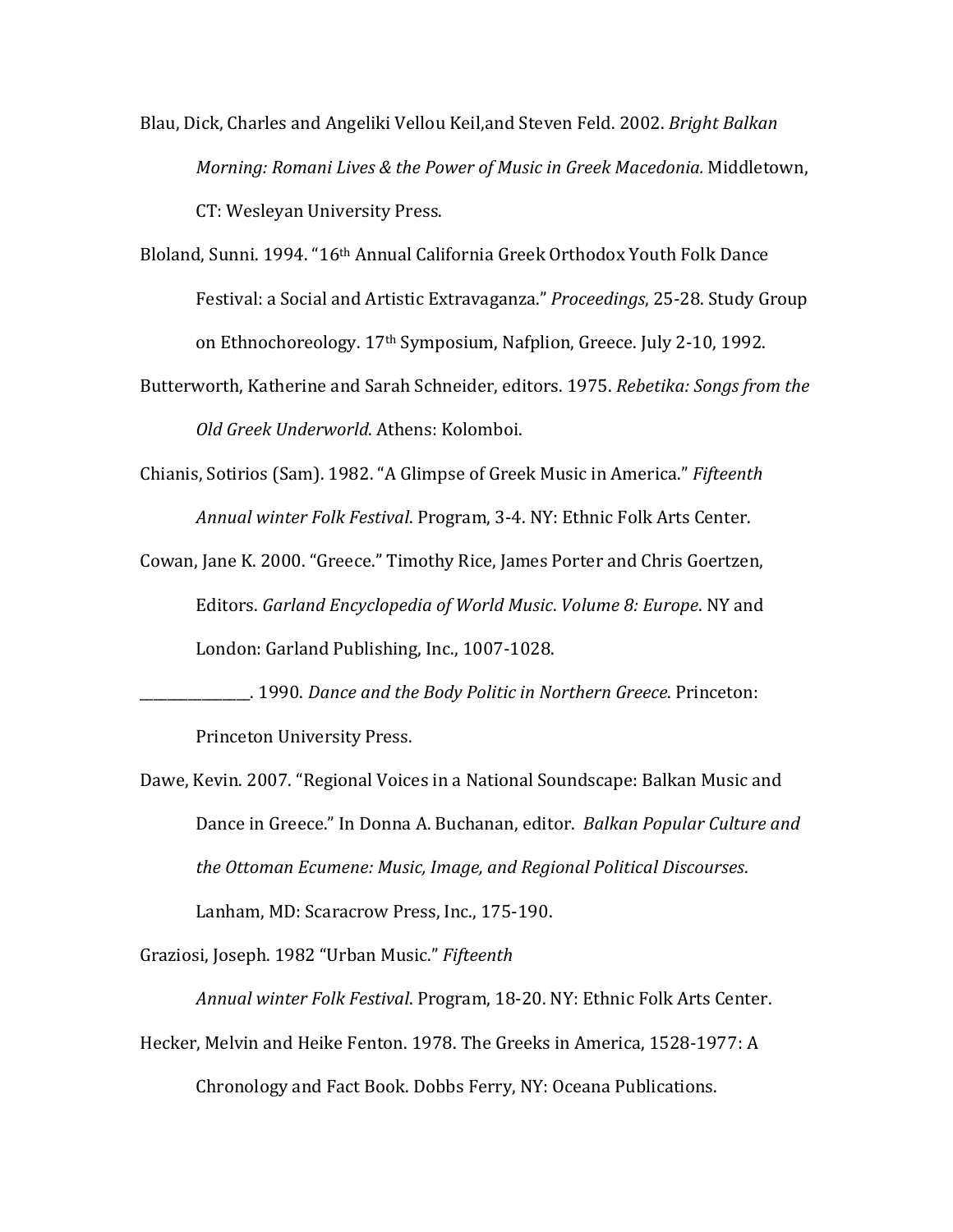- Holden, Rickey, and Mary Vouras. 1965. Greek Folk Dances. Newark, NJ: Folkcraft Press.
- Holst, Gail. 2006. *Road to Rembetika: Music of a Greek Sub-culture: Songs of Love, Sorrow and Hashish*. Limni, Evia, Greece: Denise Harvey (Publisher). Fourth Edition.
- Holst-Warhaft, Gail. 1998. "Rebetika: The Double-Descended Deep Songs of Greece." In William Washabaugh, editor. *The Passion of Music and Dance: Body, Gender and Sexuality*. Oxford and NY: Berg, 111-126.

\_\_\_\_\_\_\_\_\_\_\_\_\_\_\_\_\_\_\_\_\_\_. 2003. "The Female Dervish and Other Shady Ladies of the Rebetika." In Tullia Magrini, editor. *Music and Gender: Perspectives from the Mediterranean*. Chicago and London: University of Chicago Press, 169-194. Jones, Jayne Clark. 1990. *Greeks in America*. Minneapolis: Lerner.

- Karayanni, Stavros Stavrou. 2004. *Dancing Fear and Desire: race, Sexuality, and Imperial Politics in Middle Eastern Dance.* Waterloo, Canada: wilfrid Laurier University Press.
- Nettl, Bruno. 1990. *Folk and Traditional Music of the Western Continents*. Third Edition. Englewood Hills, NJ: Prentice Hall.

Papakostas, Christos. 2008. "Dance and Place: The Case of the Roma Community in Northern Greece." In Anthony Shay, Editor. *Balkan Dance: Essays on Characteristics, Performance and Teaching*. Jefferson, NC: McFarland, 69-88.

Petrides, Ted. 1975a. *Folk dances of the Greeks*. Jericho, NY: Exposition Press.

\_\_\_\_\_\_\_\_\_\_\_\_\_\_\_. 1975b. "The dances of the *rebetes*." In Butterworth, Katherine and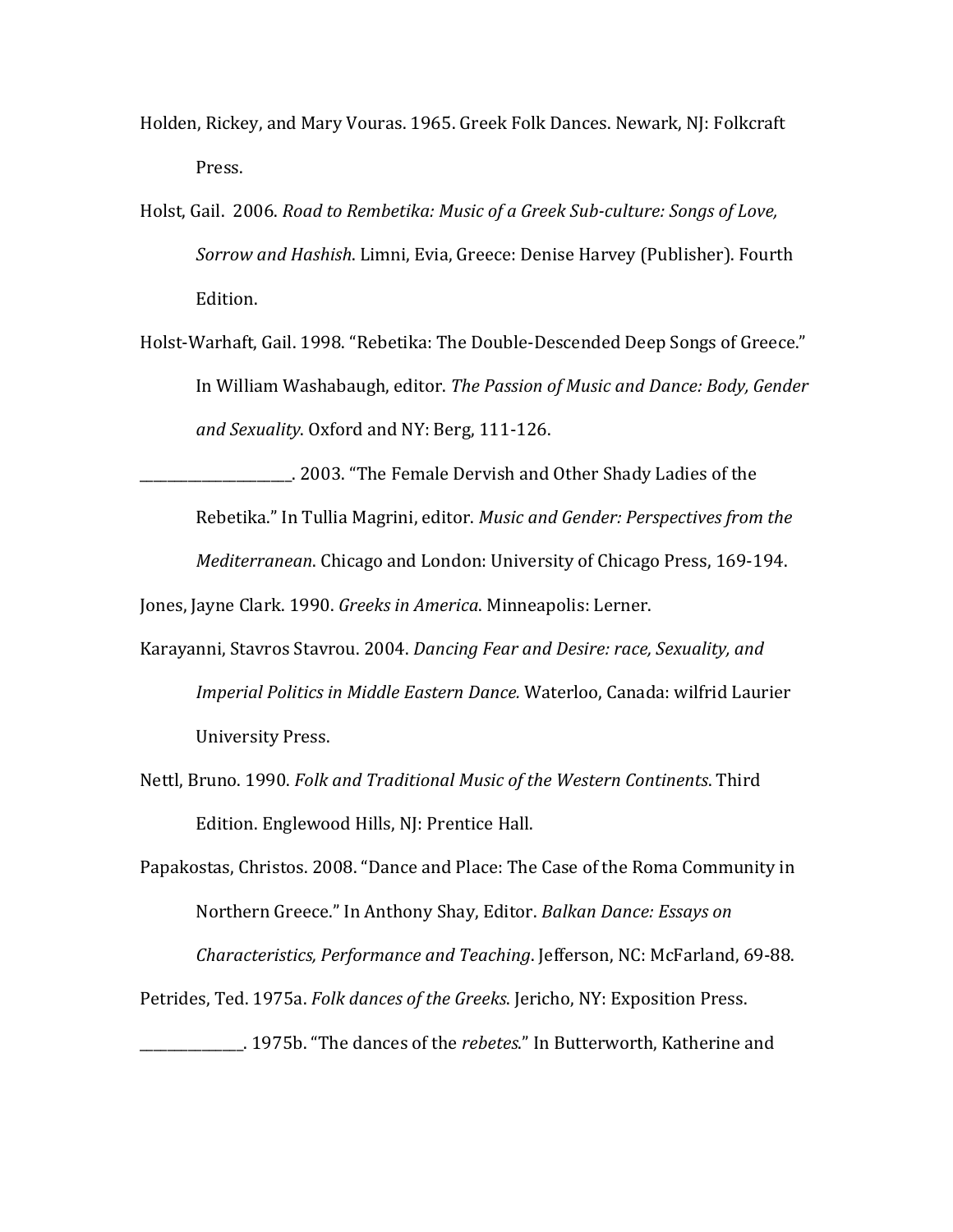Sarah Schneider, editors. 1975. *Rebetika: Songs from the Old Greek Underworld*. Athens: Kolomboi, 27-33.

\_\_\_\_\_\_\_\_\_\_\_\_\_\_\_\_. 1975c. *Greek Dances*. Athens: Lycabetus Press.

Petropoulos, Elias. 1975. "Rebetika." In *Rebetika: Songs from the Old Greek Underworld*. 1975. Edited by Katherine Butterworth and Sara Schneider. Athens: Komboloi, 11-15.

- Pizanias, Caterina. 1996. "(Re)thinking the ethnic Body: Performing 'Greekness' in Canada." *Journal of the Hellenic Diaspora*. Volume 22.1, 7-60.
- Raftis, Alkis. 1998. "Greece: Dance in Modern Greece." *International Encyclopedia of Dance. Volume 3. NY: Oxford University Press, 296-301.*
- *\_\_\_\_\_\_\_\_\_\_\_\_\_\_\_.* 1987. *The World of Greek Dance*. Translated by Alexandra Doumas.

Athens: The International Organization of Folk Art.

Shand, Angela. 1998. "The Tsifte-teli Sermon: Identity, Theology and Gender in Rebetika." In William Washabaugh, editor. *The Passion of Music and Dance: Body, Gender and Sexuality*. Oxford and NY: Berg, 127-132.

Shay, Anthony. 2002. *Choreographiic Politics: State Folk Dance Companies, Representation and Power*. Middletown, CT: Wesleyan University Press.

\_\_\_\_\_\_\_\_\_\_\_\_\_\_\_\_. 2006. *Choreographing Identities: Folk dance, Ethnicity and Festival* 

*in the United States and Canada*. Jefferson, NC: McFarland and Company, Inc.

\_\_\_\_\_\_\_\_\_\_\_\_\_\_\_\_\_. 2008. *Dancing Across Borders: the American Fascination with Exotic* 

*Dance Forms*. Jefferson, NC: McFarland and Company, Inc.

\_\_\_\_\_\_\_\_\_\_\_\_\_\_\_\_\_. 2014. *The Dangerous Lives of Public Performers: Dancing, Sex, and Entertainment in the Islamic World*. NY: Palgrave Macmillan.